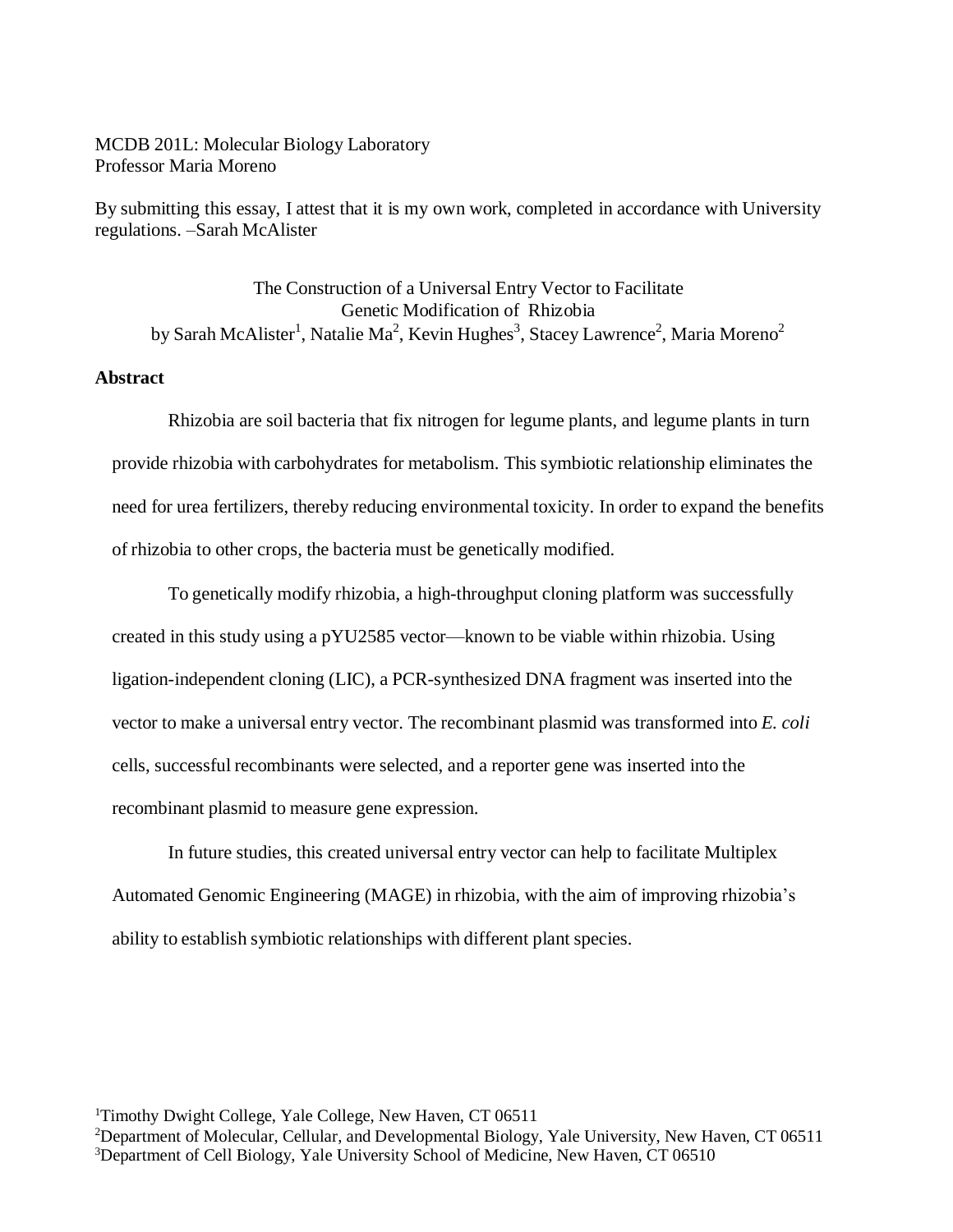#### **Introduction**

Rhizobia are soil bacteria that have a symbiotic relationship with legume plants. In this symbiosis, rhizobia fix nitrogen for the legume plants to use in their metabolism, and the legume plants provide rhizobia with life-sustaining carbohydrates. [1] Although this symbiotic relationship is well established between rhizobia and legume plants, rhizobia have not been found to naturally interact with other crops in the same manner. Therefore, in order to supply crops with sufficient nitrogenous compounds for metabolism, urea fertilizer is used in large quantities despite known toxic environmental effects [2]. In accord with the motivations of the proposed Unified Microbiome Initiative [3], recent emphasis has been placed on creating a way in which rhizobia bacteria could symbiotically interact with other crops, as to avoid the need for toxic, synthetically-produced fertilizers. This biological approach to crop fertilization could be further enhanced with the genetic introduction of other plant growth promoters (PGPs) within the rhizobia bacteria; not only would crops have access to fixed nitrogen, but they could also have access to other beneficial traits such as pest and pathogen resistance [4]. Beyond providing fixed nitrogen and other PGPs to crops, rhizobia also have the unique ability to remediate contaminated soil via degradative processes and enhancement of other advantageous bacteria [5], making them an ideal focus for genetic modification for agriculture.

In order for crops—other than legumes—to take advantage of rhizobia's multifaceted agricultural benefits, rhizobia's structure needs to be genetically modified to allow for symbiosis with other crops. To do so, a high throughput-cloning platform should be used to allow for highly efficient systematic testing of different gene edits to rhizobia that would facilitate symbiosis with other crops. Along with symbiosis, edits could also consider familiar and novel PGPs; many have been experimented with to date [6-8]. A genome editing protocol has not yet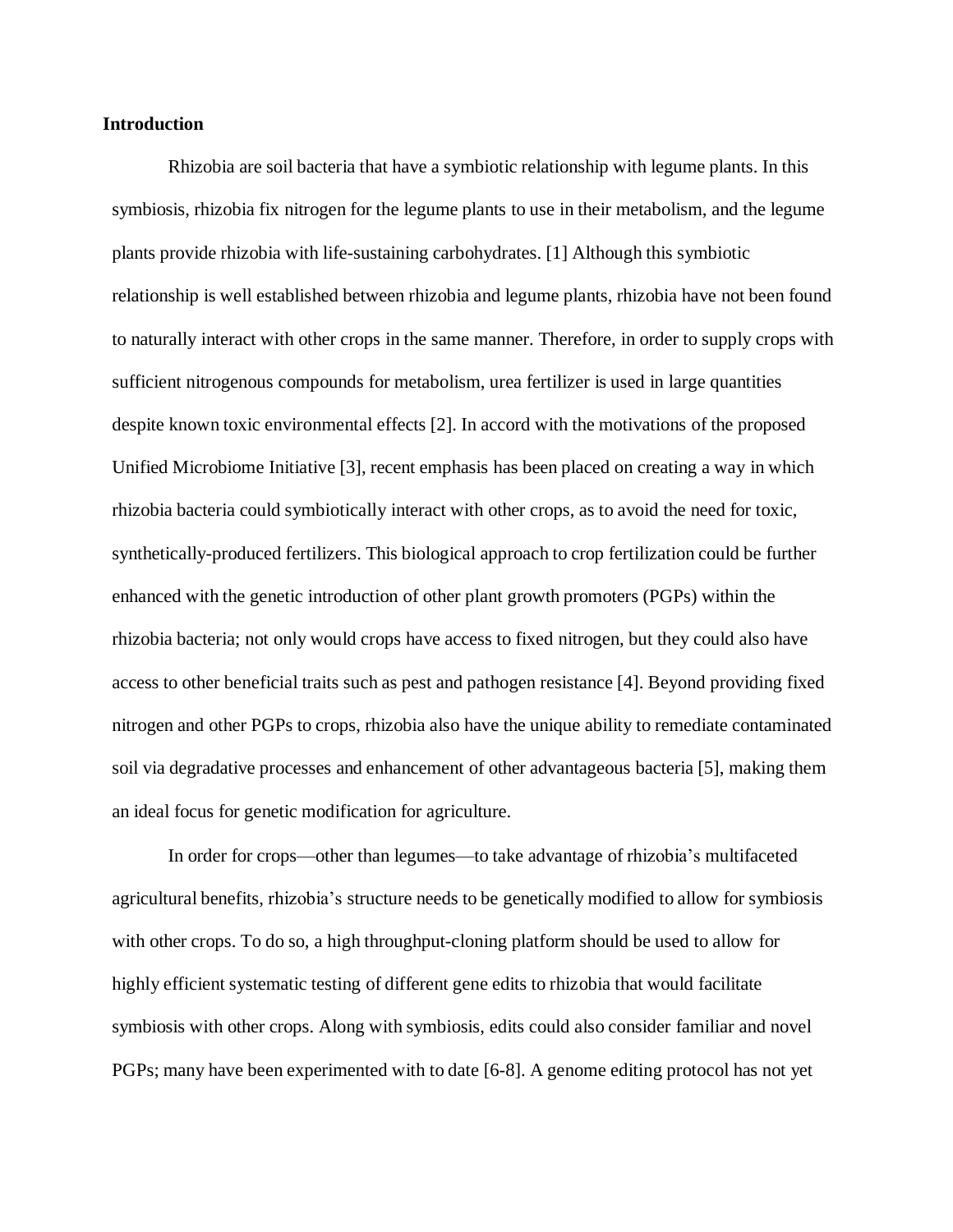been optimized in rhizobia, so work will need to go into understanding the key ways in which genetic modification will be needed. For example, genomic self-repair mechanisms would need to be silenced to allow for incorporation of DNA modifications.

The aim of this project is to broaden the functionality of rhizobia via genetic modification so they can form symbiotic relationships with crops other than legume plants. Doing so would increase rhizobia's potential as a biofertilizer, thus reducing environmental toxicity caused by synthetic agricultural fertilizers. To accomplish this aim, three main steps are necessary, two of which were completed in this experiment. First, a high throughput, universal vector was created so that various gene edits could be tested. This final vector was assembled from a series of steps: polymerase chain reaction (PCR) created a ligation independent cloning (LIC) cassette for the vector, which enabled the efficient binding of different gene edits to the universal vector [9]. The final linear template was the product of two separate "bricks" annealed together following several PCR cycles: one brick included a promoter and LIC sequence, while the other brick included a T1 terminator. Different promoters were tested (Anderson strong, medium and weak) to modulate the expression level of the inserted genes in order to optimize conditions of rhizobia for different crops. Second, a citrine reporter gene was inserted to measure activity/expression level for the given gene edits. Finally, different gene edits were tested to determine the conditions required for rhizobia to form optimal symbiotic relationships with other crop species. This final step was not completed in this experiment but is discussed at the end of the paper as a future direction.

#### **Method**

*Genetic stock*

<sup>1</sup>Timothy Dwight College, Yale College, New Haven, CT 06511 <sup>2</sup>Department of Molecular, Cellular, and Developmental Biology, Yale University, New Haven, CT 06511 <sup>3</sup>Department of Cell Biology, Yale University School of Medicine, New Haven, CT 06510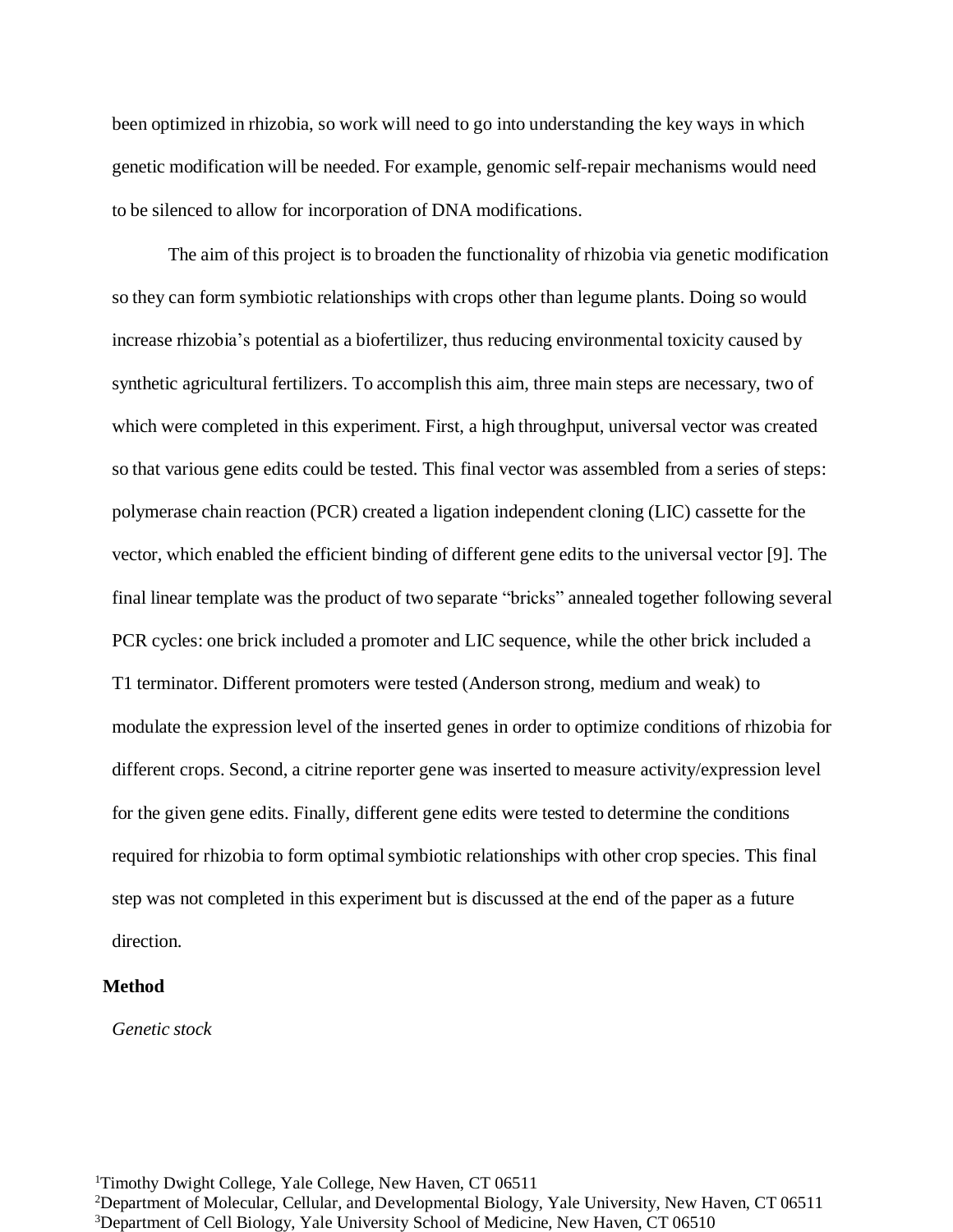One Shot TOP10 *E. coli* competent cells were used as the microorganism subject of this study. The genotype of the strain used is F - mcrA ∆(*mrr-hsd*RMS-*mcr*BC) φ80*lac*Z∆M15 ∆*lac*X74 *rec*A1 *ara*D139 ∆(*ara-leu*)7697 *gal*U *gal*K *rps*L (Str<sup>R</sup> ) *end*A1 *nup*G.

### *PCR amplification of Astr\_LIC*

In order to modulate gene expression in varying levels, three different promoters were amplified during this process: Anderson strong, Anderson medium, and Anderson weak. A ligation independent cloning (LIC) cassette was inserted as the gene for this amplified sequence, and a T1 terminator was used at the end. This synthetic gene sequence was separated into two different "bricks"—the first included the genes for the Anderson promoter and the LIC cassette, and the second included the T1 terminator. Using PCR, this individual study amplified the first brick using the Anderson strong promoter.

PCR was conducted using eight different test samples of the Anderson strong promoter and the LIC cassette. The different test samples included Phusion® High-Fidelity PCR Master Mix with HF Buffer or Phusion® High-Fidelity PCR Master Mix with GC Buffer, 2.4% DMSO or no DMSO, and either the DNA template or dH20 in place of the DNA template, so as to have controls. 10µM primers (Fw P5264 and Rv P5267) and template DNA at ~50ng/µl concentration were used. The final volume of the sample was 25 µl. This procedure was used for all PCR reactions in this study unless otherwise noted, and the DNA sequences of all primers used in this experiment can be found in **Table 1.**

|                      | Temperature $(^{\circ}C)$ | <b>Time</b>     | # of Cycles |
|----------------------|---------------------------|-----------------|-------------|
| Initial denaturation |                           | 30 s            |             |
| Denaturation         |                           | 10 s            |             |
| Annealing            |                           | 30 s            |             |
| Extension            |                           | $2 \text{ min}$ |             |
| Final extension      |                           | 5 min           |             |

PCR was then run using the following conditions:

<sup>1</sup>Timothy Dwight College, Yale College, New Haven, CT 06511 <sup>2</sup>Department of Molecular, Cellular, and Developmental Biology, Yale University, New Haven, CT 06511

<sup>&</sup>lt;sup>3</sup>Department of Cell Biology, Yale University School of Medicine, New Haven, CT 06510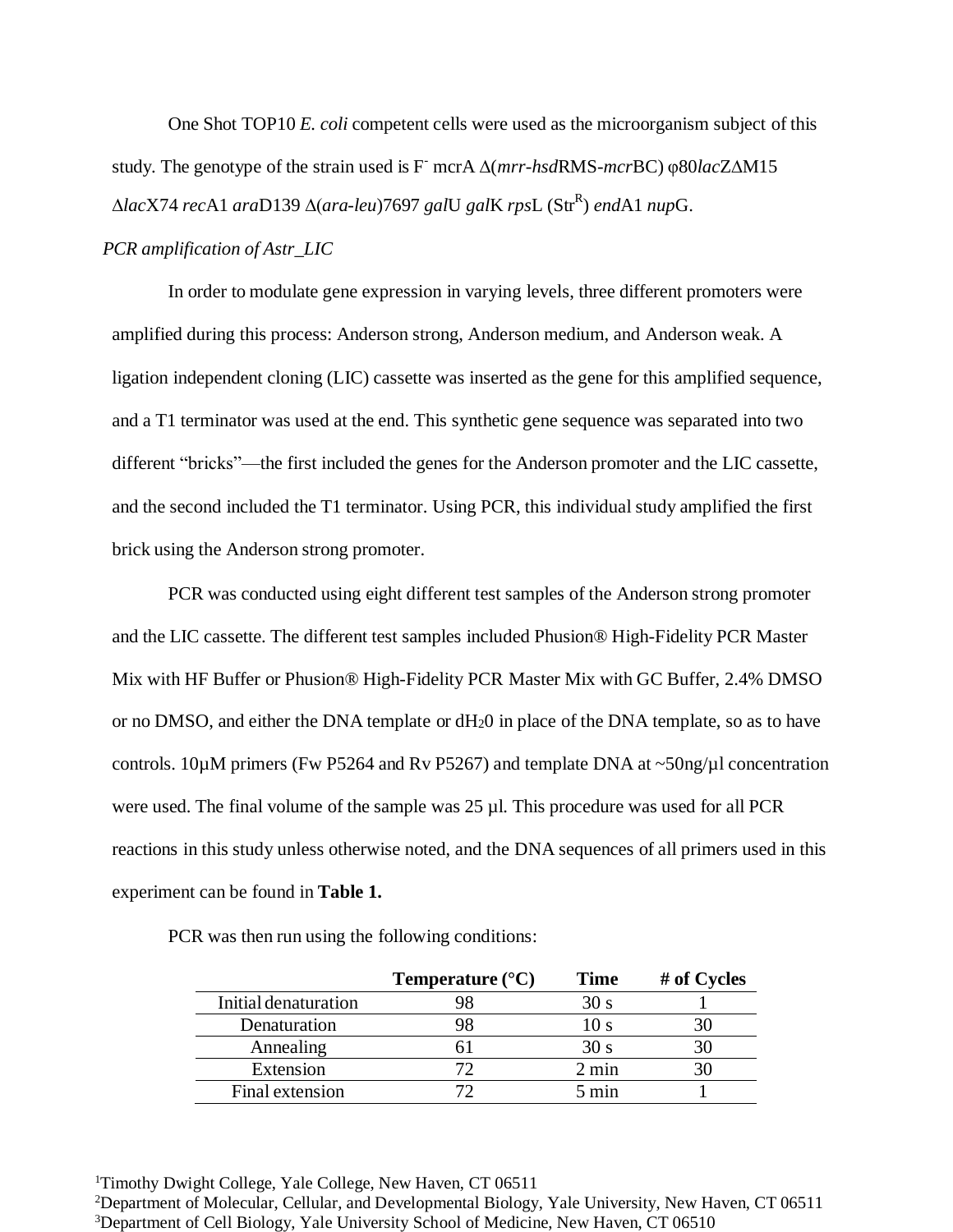| $-$<br>---<br>----<br>-----<br>________ |  |  |
|-----------------------------------------|--|--|
|                                         |  |  |

The PCR products were analyzed using agarose gel electrophoresis (AGE). In each well of a pre-cast agarose gel, 5µl PCR product, 5X Loading Dye, and dH20 were added to yield a final volume of 20µl. An Invitrogen 1KB PLUS DNA Ladder was added to a separate well. SYBR Safe DNA Gel Stain was used for visualization of the DNA in the agarose. This procedure was used for all AGE visualizations in this study unless otherwise noted. The sample was run for 60 minutes at 110V.

Review of the gel revealed ghost bands, suggesting some impurities (e.g. primers and dimers) in the mix. To remove impurities, the Anderson strong promoter and LIC cassette gene sequence was purified using Kleen Spin Columns. The procedure for using Kleen Spin Columns can be found on p. 2 of the Quantum Prep® PCR Kleen Spin Columns manual, in the section entitled "Technical Information". An AGE of the resulting product (*Astr\_LIC)* was run according to standard procedure and no impurities were detected.

## *Quantification of Astr\_LIC*

The concentration of the PCR product (*Astr\_LIC)* was determined using spectrophotometry. A 2µl sample of the product was placed on a ThermoScientific nanodrop spectrometer and its concentration was recorded. A260/A280 and A260/A230 ratios were also recorded using the nanodrop spectrophotometer to identify potential sources of impurity. *Binding Astr\_LIC to T1 terminator*

The *Astr\_LIC* sample of concentration 53 ng/ $\mu$ l was annealed to the T1 terminator sequence 'brick', a DNA sequence amplified separately via PCR. The T1 terminator of concentration 72ng/ $\mu$ l (Yameli, MCDB 201L, 2016) was diluted with dH<sub>2</sub>0 to a concentration of  $\sim$  50 ng/ $\mu$ l. PCR was then run using the two 'bricks'. The first cycle was run in absence of

<sup>&</sup>lt;sup>1</sup>Timothy Dwight College, Yale College, New Haven, CT 06511

<sup>&</sup>lt;sup>2</sup>Department of Molecular, Cellular, and Developmental Biology, Yale University, New Haven, CT 06511 <sup>3</sup>Department of Cell Biology, Yale University School of Medicine, New Haven, CT 06510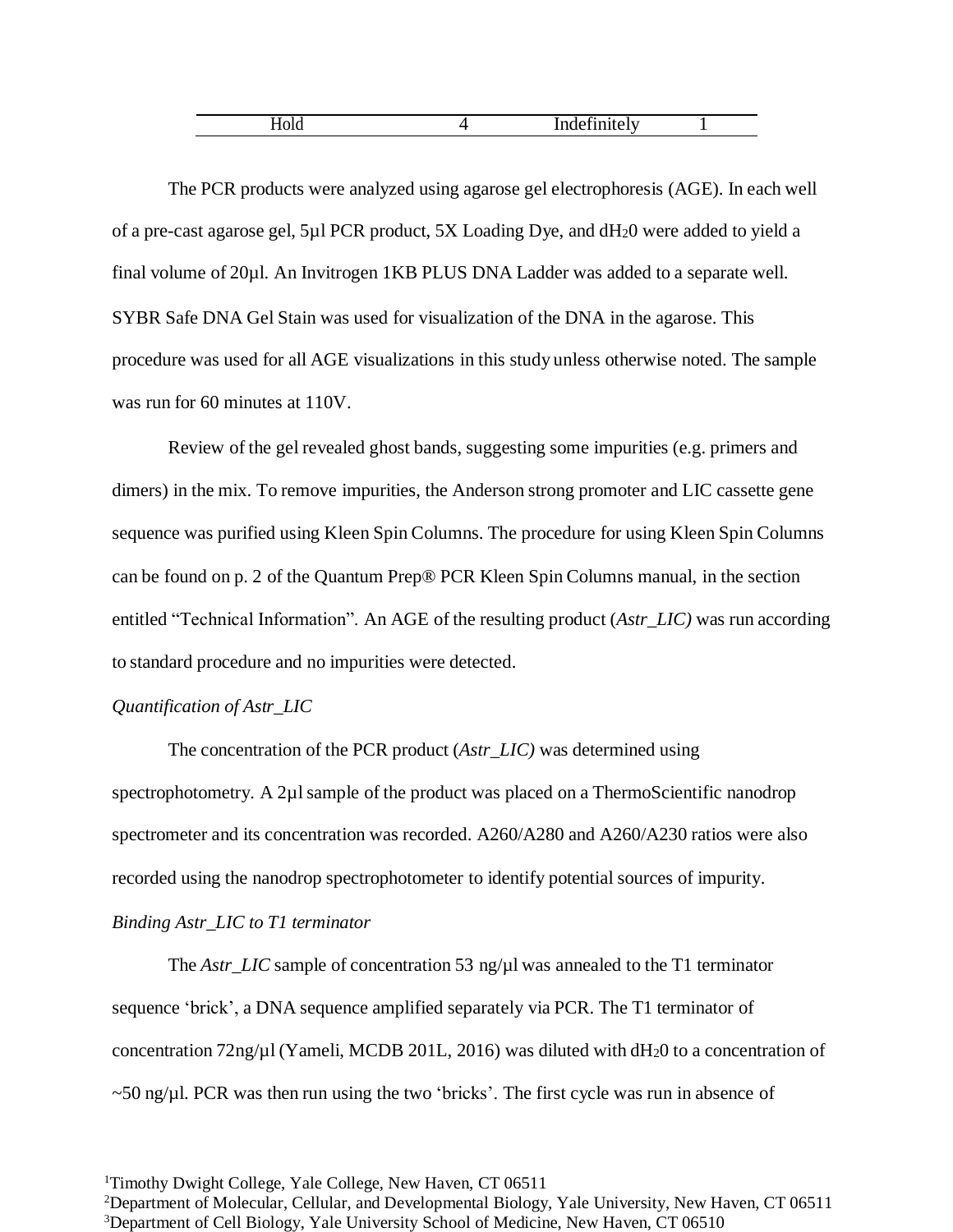primers in order to create the necessary template strand following annealing. In all following cycles, forward and reverse primers were used (Fw P5270 and Rv P5273) to amplify the fragment.

Standard PCR procedure was conducted using eight different test samples of the *Astr\_LIC* and *T1* terminator samples. 10µM primers (Fw P5270 and Rv P5273) and template DNA at ~50ng/ $\mu$ l concentration (for both the *Astr\_LIC* and *T1* terminator fragments) were used. The final volume of the sample was 25µl.

|                      | Temperature $(^{\circ}C)$ | <b>Time</b>     | # of Cycles |
|----------------------|---------------------------|-----------------|-------------|
| Initial denaturation |                           | $2 \text{ min}$ |             |
| Denaturation         | 98                        | 30 <sub>s</sub> |             |
| Annealing            |                           | 15 s            |             |
| Extension            | 77                        | 2 min, 13 s     | 35          |
| Final extension      |                           | $2 \text{ min}$ |             |
| Hold                 |                           | Indefinitely    |             |

PCR was then run using the following conditions:

The PCR products were analyzed using standard AGE procedure. The samples were run for 40 minutes at 150V, and review of the gel revealed significant impurities. To remove impurities, the *Astr\_LIC\_T1* PCR product was run in a larger well of an agarose gel. In the gel, a 60 $\mu$ l sample was added, containing dH<sub>2</sub>0, 40  $\mu$ l PCR product, and 5x Loading Dye. Once the gel was run, DNA was extracted from the gel using the QIAquick® Gel Extraction Kit protocol. The excised gel mass was 308mg, so protocol calculations were made based on that amount.

Standard AGE procedure was again run. The samples were run for 40 minutes at 150V, and the analyzed gel revealed a pure sample so no further purification was needed. A nanodrop DNA analysis was done to assess the concentration of the product.

*Ligation independent cloning of Astr\_LIC\_T1 with pYU2585 vector*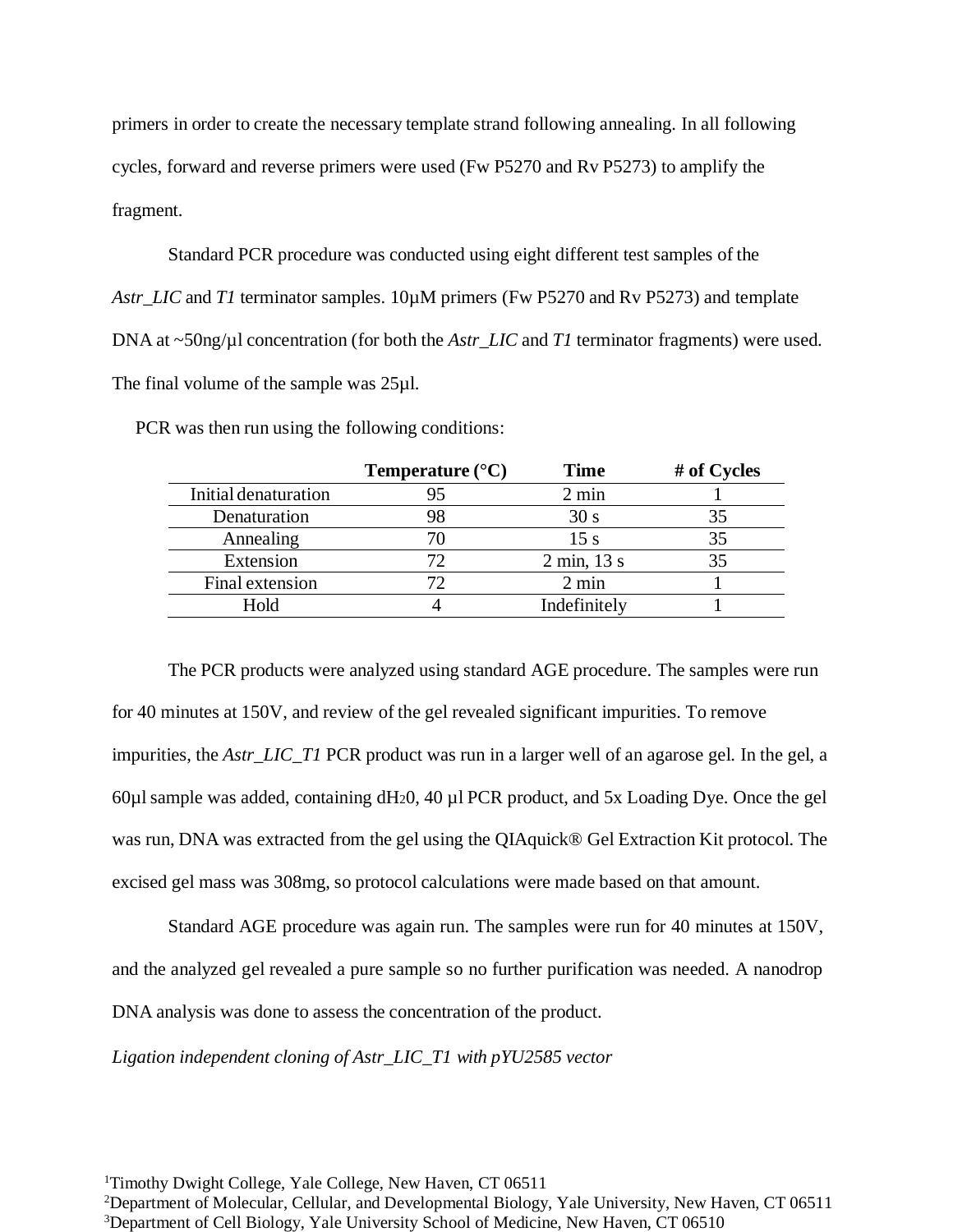The pYU2585 vector was used for this project, created by Dr. Maria Moreno at Yale University; according to other nomenclature, the vector was named pPZP200bΔT, but it will be referenced as pYU2585 for the duration of this paper. In order to prepare the *Astr\_LIC\_T1* DNA fragment for insertion into pYU2585, the following were combined to yield a final reaction volume of 10 µl: *Astr\_LIC\_T1* product at 39.0 ng/µl, dH<sub>2</sub>0, 10X T4 Buffer (NEB 2), dCTP at 25 mM, 100X BSA (NEB), 1M DTT, and T4 DNA polymerase. After being incubated at 22°C for 30 minutes and 70°C for 20 minutes in a thermocycler, the *Astr\_LIC\_T1* product was combined with Bsal-T4 treated vector in a 2:1 ratio. This vector was obtained from the following reagents of final volume 100µl: Bsal-digested vector, 10X T4 Buffer (NEB 2), dGP at 25mM, 100X BSA (NEB), 1M DTT, T4 DNA polymerase, and dH20. The product was incubated at 22°C for 30 minutes and 70°C for 20 minutes in a thermocycler.

The reaction of the T4-treated vector and *Astr\_LIC\_T1* DNA fragment was incubated for 15 minutes at 22°C and then placed on ice.

*Bacterial transformation of pYU2585::Astr\_LIC\_T1 into E. coli*

50µl of *E. coli* Invitrogen TOP 10 competent cells were added to 3µl pYU2585::*Astr\_LIC\_T1* and incubated on ice for 15 minutes. The mixture was then heatshocked via incubation at 42°C for 30 seconds before being returned to ice. 100µl of SOC (Super Optimal broth with Catabolite repression) medium was added to the mixture, and it was then incubated at 37°C for 1 hour. Following incubation, 100µl of cells and 50µl of SOC medium were plated on a lysogeny broth (LB) plate containing spectinomycin at 100mg/L. Spectinomycin resistance gene was present within the pYU2585 vector. On a separate LB plate, 50µl of cells and 100µl SOC medium were plated. For both plates, 3 mm Fisher Scientific glass

<sup>1</sup>Timothy Dwight College, Yale College, New Haven, CT 06511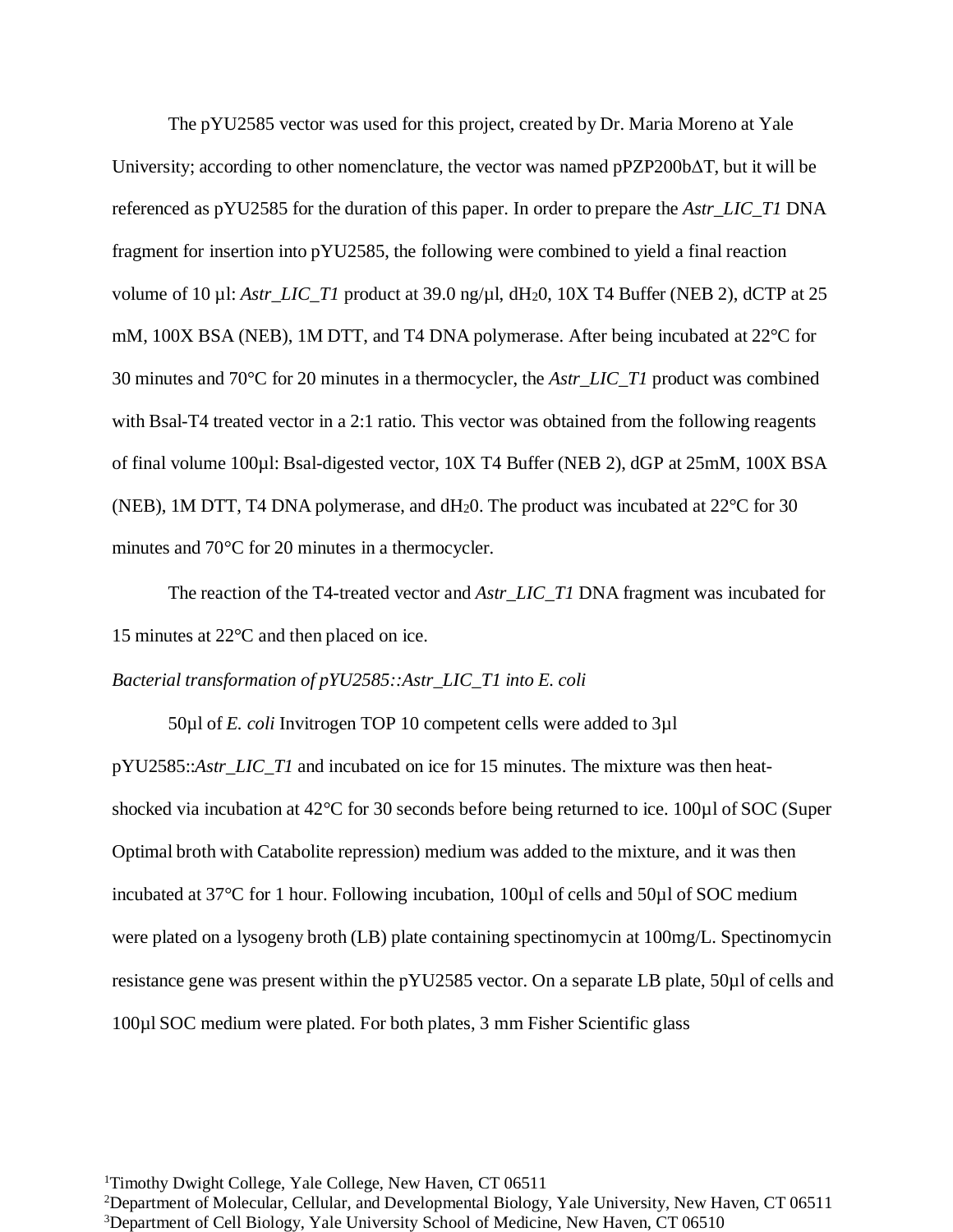beads were used to evenly spread the cells and SOC medium on the plate surface. Following plating, both plates were incubated at 37°C for 16 hours before being stored in 4°C storage.

Following incubation, replica plating was carried out to confirm the presence of *Astr\_LIC\_T1* in the plasmids. Fifteen isolated colonies from the cells plated with SOC medium were streaked onto two fresh LB plates (one containing 100 mg/L spectinomycin and one containing 100 mg/L spectinomycin + 5% sucrose) and incubated at  $37^{\circ}$ C for 16 hours before being stored in 4°C storage. Bacterial cells from each of the 15 colonies were also used to make PCR reaction mixtures. Standard procedure for the PCR reactions and subsequent AGE visualization was used. 10µM primers (Fw P5268 and Rv P5269) were used in the PCR reaction, and the final volume of the sample was 25 µl. AGE of the PCR product was run for 40 minutes at 150 V.

PCR was run using the following conditions:

|                      | Temperature $(^{\circ}C)$ | <b>Time</b>     | # of Cycles |
|----------------------|---------------------------|-----------------|-------------|
| Initial denaturation |                           | 5 min           |             |
| Denaturation         |                           | 30 s            |             |
| Annealing            |                           | 15 s            |             |
| Extension            |                           | 30 s            |             |
| Final extension      |                           | $2 \text{ min}$ |             |
| Hold                 |                           | Indefinitely    |             |

## *Isolation of pYU2585::Astr\_LIC\_T1 DNA*

Plasmid DNA was isolated from the *E. coli* genomic DNA using the QIAGEN® Plasmid Midi Kit (Qiagen, Inc.). Instructions for this procedure can be found in the 2012 *QIAGEN®*

*Plasmid Purification Handbook.*

*Construction and insertion of citrine reporter gene*

<sup>1</sup>Timothy Dwight College, Yale College, New Haven, CT 06511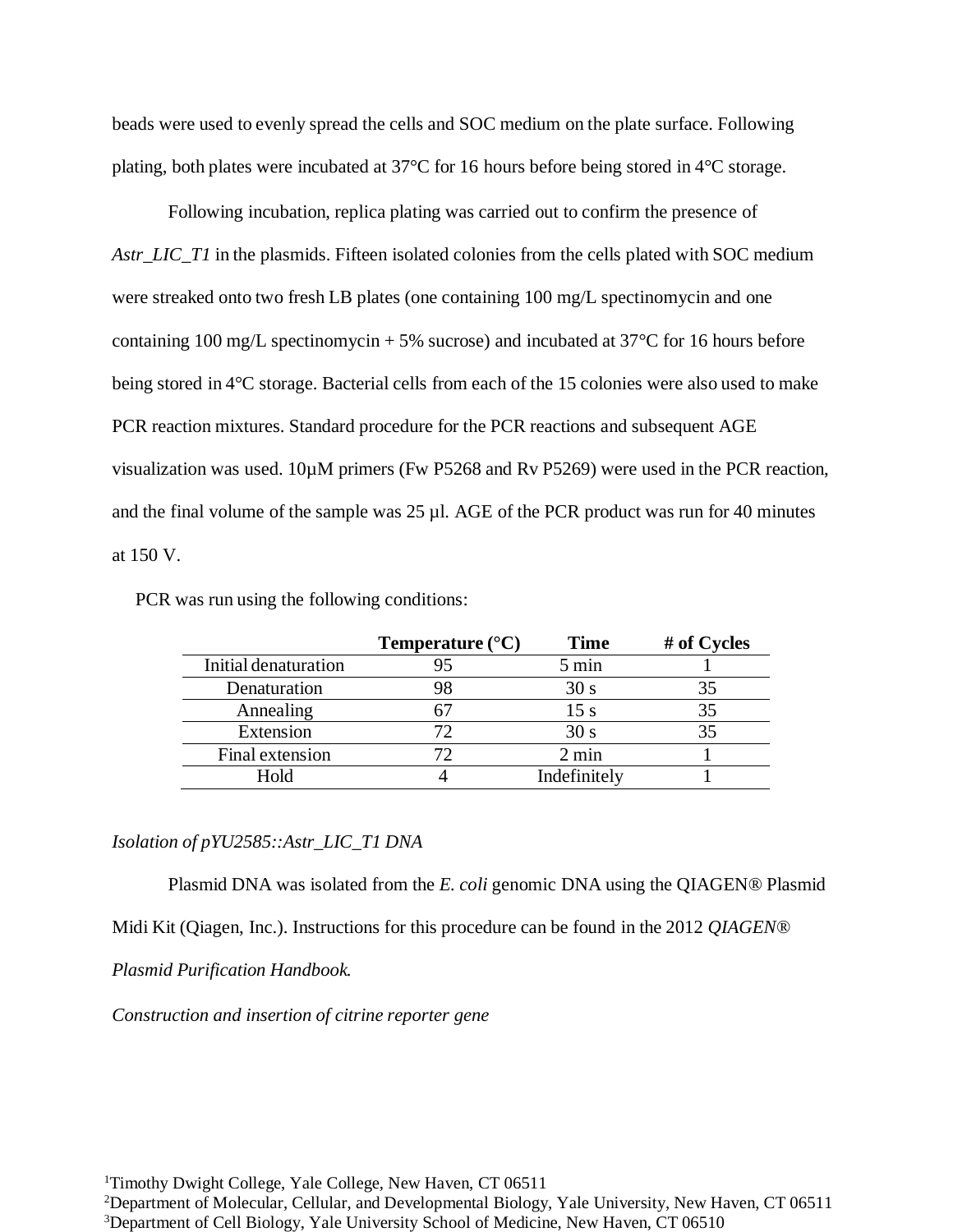PCR amplification of citrine was conducted. Standard procedure was followed. 10 $\mu$ M primers (Fw P3743 and Rv 3745) and template DNA (pYU3034-2 at 5ng/µl) were used. The final volume of the sample was  $25 \mu$ l.

PCR was run under the following conditions:

|                      | Temperature $(^{\circ}C)$ | <b>Time</b>     | # of Cycles |
|----------------------|---------------------------|-----------------|-------------|
| Initial denaturation |                           | $2 \text{ min}$ |             |
| Denaturation         |                           | 30 s            |             |
| Annealing            | 71.8                      | 15 s            |             |
| Extension            |                           | 42 s            |             |
| Final extension      |                           | $2 \text{ min}$ |             |
| Hold                 |                           | Indefinitely    |             |

AGE of the PCR products was run at 150V for 40 minutes using standard procedure. To remove impurities, the citrine DNA fragment was purified using Kleen Spin Columns and, to confirm successful purification, another AGE was run using standard procedure.

The purified citrine was prepared as an insert via the same process used to prepare the *Astr\_LIC\_T1* DNA fragment for entry into the pYU2585 vector. Ligation-independent cloning and transformation into *E. coli* bacterial cells were conducted following the same steps taken for the pYU2585::*Astr\_LIC\_T1* recombinant plasmid. When the *Astr\_LIC\_T1* DNA fragment was inserted into the pYU2585 vector, it took the place of the LIC cassette.

PCR amplification and AGE visualization of citrine were conducted to ensure that the aforementioned procedures were successful. Standard procedure was followed. 10µM primers (Fw P3743 and Rv P3745) and transformed *E. coli* bacterial cells were used. The final volume of the sample was  $25 \mu l$ , and PCR was run under the following conditions:

|                      | Temperature $({}^{\circ}C)$ | Time            | # of Cycles |
|----------------------|-----------------------------|-----------------|-------------|
| Initial denaturation |                             | $5 \text{ min}$ |             |
| Denaturation         |                             | 51 J.S          |             |
| Annealing            |                             |                 |             |
| Extension            |                             |                 |             |

<sup>1</sup>Timothy Dwight College, Yale College, New Haven, CT 06511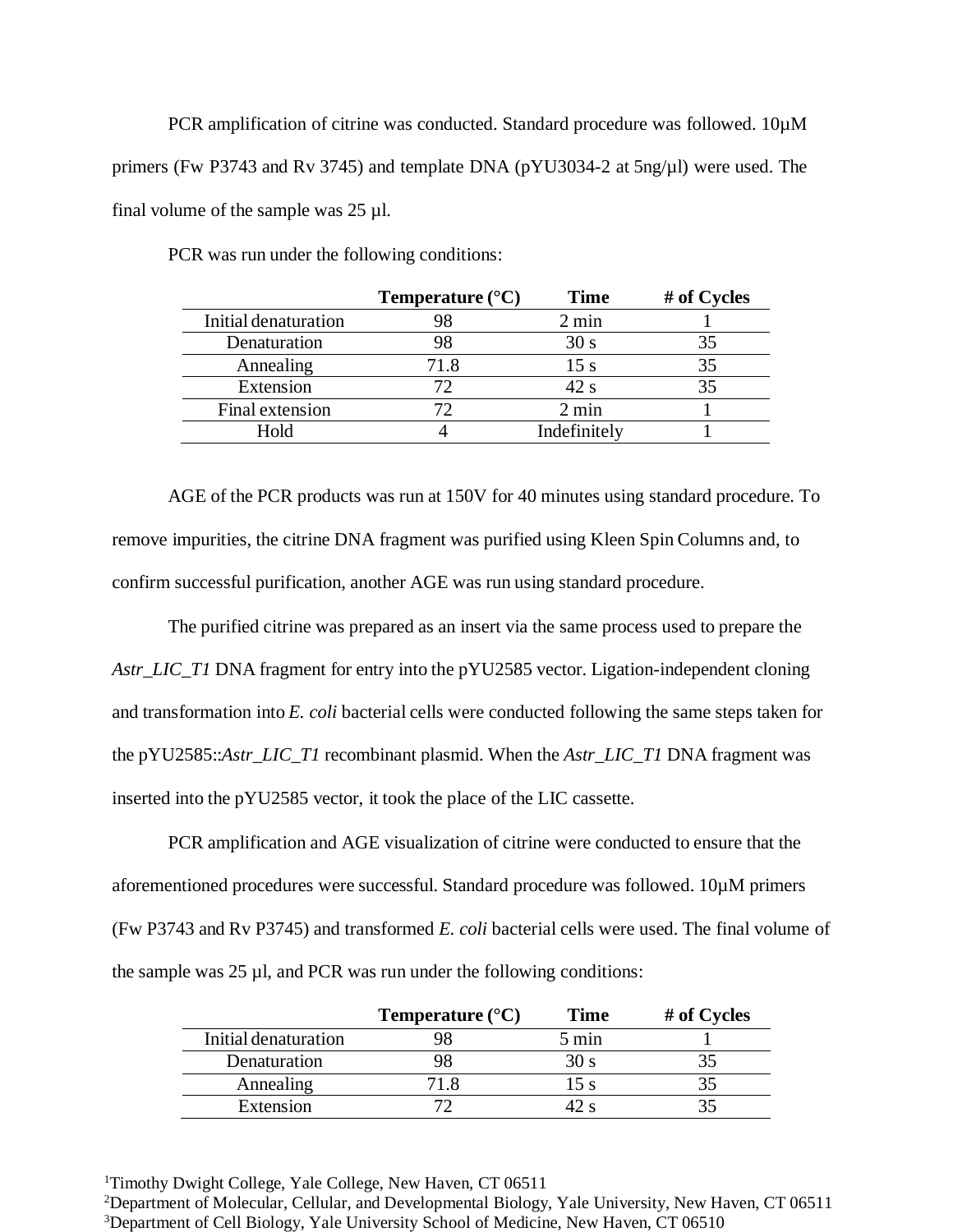| Final<br>extension | 70 | mnn                  |  |
|--------------------|----|----------------------|--|
| OIG                |    | Indefi $\,$<br>te Iv |  |

AGE was run at 150V for 40 minutes. Plasmid DNA was isolated from the *E. coli* genomic DNA using the QIAGEN® Plasmid Midi Kit (Qiagen, Inc.).

## *DNA sequencing*

The final step to this experiment involved the DNA sequencing of pYU2585::*Astr\_LIC\_T1* and pYU2585::*Astr\_Cit\_T1*. The W. M. Keck Foundation Biotechnology Resource Center at Yale University performed DNA sequencing. DNA samples were submitted for sequencing according to Premixed Tube Submission Policy Protocol (*se[e](http://keck.med.yale.edu/dna/protocols/tube/)) [http://keck.med.yale.edu/dna/protocols/tube/\).](http://keck.med.yale.edu/dna/protocols/tube/))* Sequence analysis was carried out using the Lasergene SeqMan Pro software (DNASTAR version 12.3.1).

# **Results**

## *Design of universal entry vector*

The aim of this project was to develop a universal entry vector that is viable within rhizobia and allows for the insertion of different genes of interest. **Figure 1** shows an overview of this process. pYU2585 was chosen as the vector in this project given its proved viability within rhizobia, and a synthetic gene was constructed that contained an Anderson strong promoter (Astr), LIC cassette (LIC), and T1 terminator (T1).

Once the *Astr\_LIC\_T1* synthetic gene was inserted into pYU2585 via ligation independent cloning, the vector was transformed into *E. coli* bacterial cells and recombinant plasmids were selected. A citrine reporter gene was added to test gene expression levels, with the future goal of swapping it for different genes of interest.

#### *Design of Astr\_LIC\_T1 synthetic gene*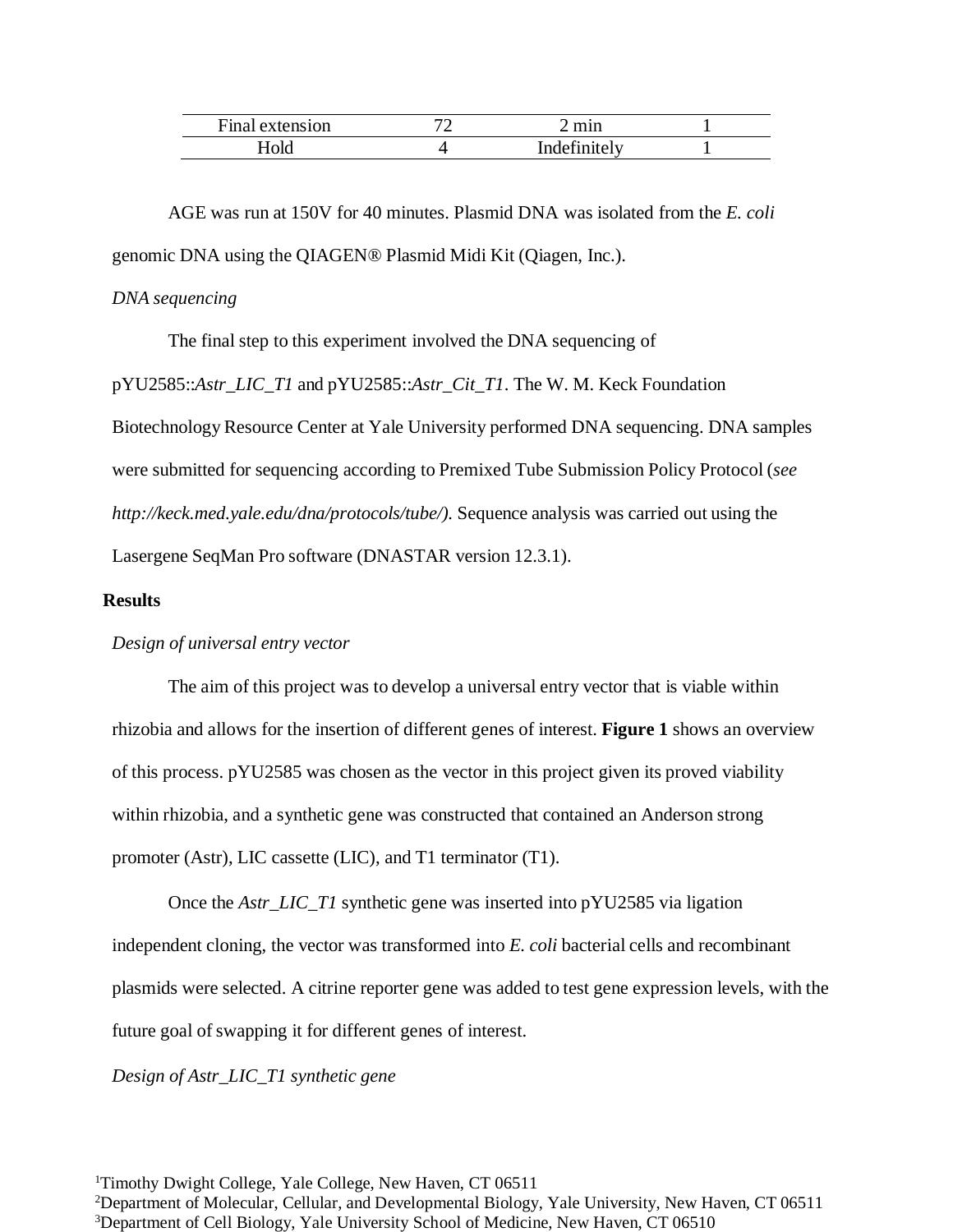The synthetic gene *Astr\_LIC\_T1* contained an Anderson strong promoter (Astr), LIC cassette (LIC), and T1 terminator (T1). Anderson promoters were used because they can successfully express proteins in *E. coli* at varying levels (strong, medium, and weak). A T1 terminator was chosen due to its ability to successfully function in *E. coli.* A LIC cassette was chosen to facilitate ligation independent cloning and to aid in negative selection processes due to its *SacB* gene (the *SacB* gene produces lethal metabolites in the presence of sucrose). In order to anneal these DNA fragments needed for the synthetic gene, primers were designed to create homology between the pieces; the pieces were then annealed/extended via PCR.

#### *Construction of Astr\_LIC\_T1 synthetic gene*

In order to construct the *Astr\_LIC\_T1* synthetic gene, the LIC cassette was amplified from template DNA via PCR, and primers were added to create the Anderson strong promoter and homology with the T1 terminator. This resulted in an *Astr\_LIC* fragment of length 1994 bp (**Figure 2B-1**).

Separately, the T1 terminator (T1) was amplified from template DNA via PCR, and primers were added to create homology with the LIC cassette. This resulted in a fragment of length 240 bp (**Figure 2B-2**). Via PCR, the T1 terminator DNA fragment was annealed to the Astr\_LIC fragment, and LIC 3' and 5' extensions were added with primers to result in a final synthetic *Astr\_LIC\_T1* gene of length 2246 bp (**Figure 2B-3**). **Figure 2A** shows an overview of this full process.

#### *Generation of pYU2585::Astr\_LIC\_T1 and bacterial transformation*

Following the successful construction of the *Astr\_LIC\_T1* synthetic gene, the *Astr\_LIC\_T1* DNA fragment was inserted into the pYU2585 vector via ligation independent cloning. Then, using the heat-shock method, the pYU2585::*Astr\_LIC\_T1* plasmid was

<sup>&</sup>lt;sup>1</sup>Timothy Dwight College, Yale College, New Haven, CT 06511

<sup>&</sup>lt;sup>2</sup>Department of Molecular, Cellular, and Developmental Biology, Yale University, New Haven, CT 06511 <sup>3</sup>Department of Cell Biology, Yale University School of Medicine, New Haven, CT 06510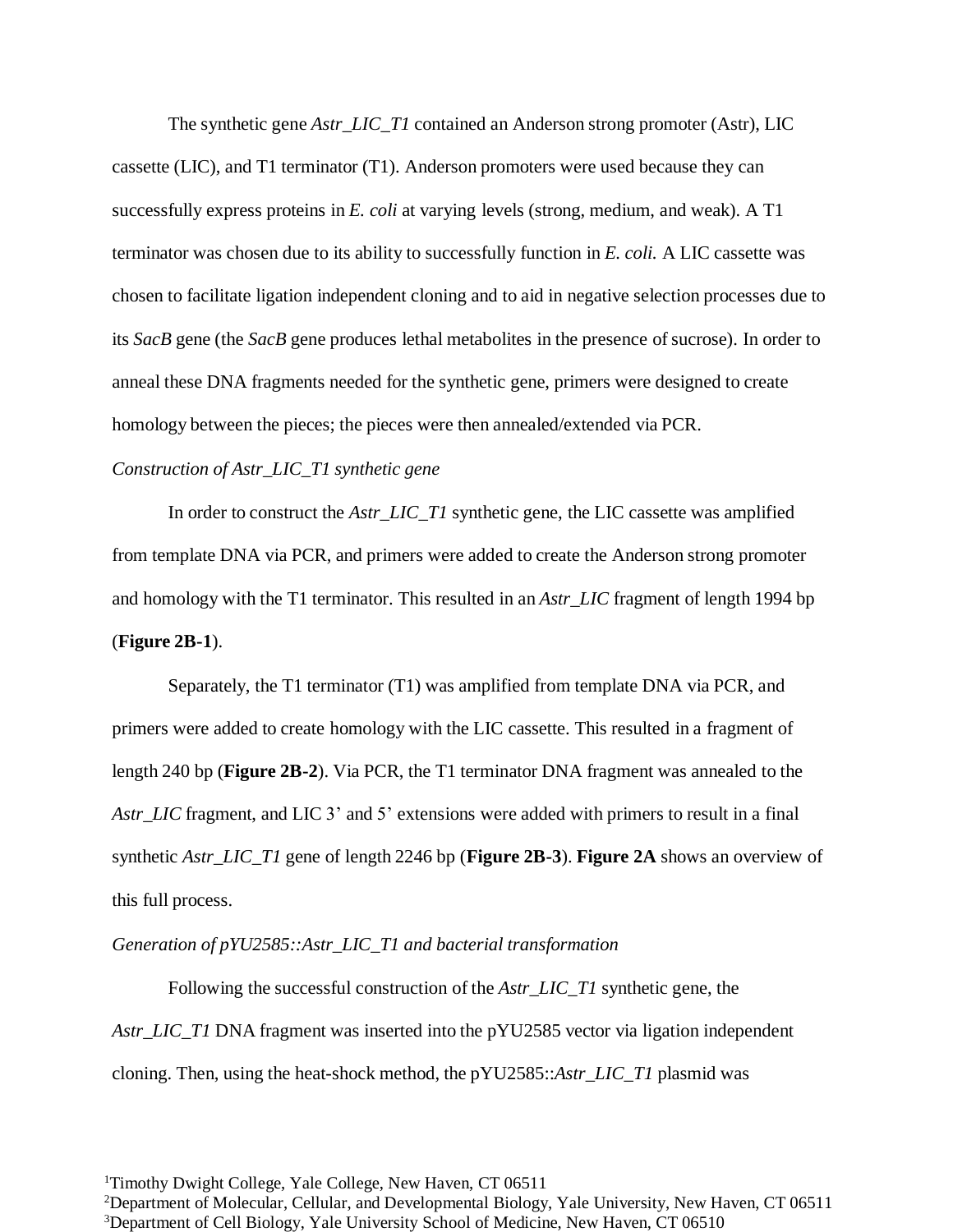transformed into *E. coli* bacterial cells. Recombinant plasmids were selected using positive and negative selection (**Figure 3**); the positive selection was conducted on an agar plate with 100 mg/L spectinomycin, while the negative selection was conducted on an agar plate with 100 mg/L spectinomycin and with 5% sucrose.

The pYU2585::*Astr\_LIC\_T1* vector was then sequenced. There was 99% overall alignment between pYU2585::*Astr\_LIC\_T1* and the reference sequence, and there was 100% sequence alignment between pYU2585::*Astr\_LIC\_T1* and the reference sequence in 5 regions of interest: LIC 5' and 3' Extensions, Anderson strong promoter, T1 Terminator, and BSA restriction sites. See **Figure 4** for the DNA sequences of these 5 key regions of interest. These are the key regions of interest for sequencing because other relevant regions of the plasmid (e.g. origin of replication, spectinomycin resistance gene) exhibited functionality in previous portions of this experiment.

#### *Construction of Astr\_Cit\_T1 synthetic gene*

As presented by **Figure 5A**, there were several steps involved in the construction of the pYU2585::*Astr\_Cit\_T1* recombinant plasmid. **Figure 5B** illustrates the results of these steps: **Figure 5B-1** shows that the citrine gene was amplified via PCR and resulted in a final length of 720 bp, and **Figure 5B-2** shows the citrine inserted within the pYU2585::*Astr\_Cit\_T1* recombinant plasmid. **Figure 5C** reveals the DNA sequence of the citrine gene. DNA sequencing has not yet been completed for citrine, but it is expected to reveal that the citrine reference sequence and constructed gene have 100% alignment.

## **Discussion**

The aim of this project was to take initial steps in broadening the functionality of rhizobia via genetic modification to allow symbiosis with additional plant species and to increase the

<sup>1</sup>Timothy Dwight College, Yale College, New Haven, CT 06511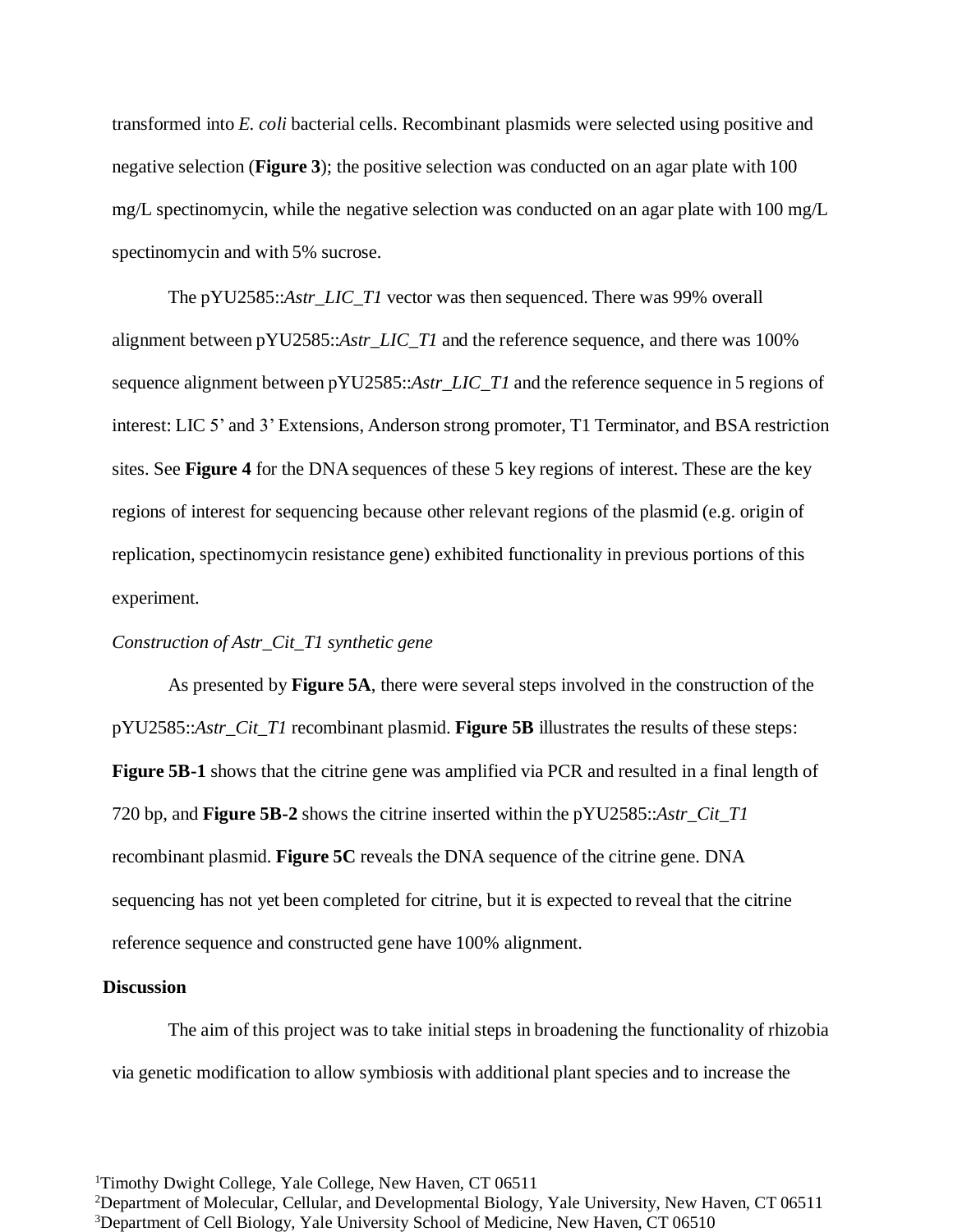benefits offered by rhizobia to other plants. To carry out this aim, a universal entry vector was designed to enable insertion of genes of interest via ligation independent cloning; the entry vector could then be placed within rhizobia (**see Figure 1**). Results from this project indicate that this universal entry vector was successfully developed.

Preliminary analyses confirmed that the pYU2585 vector was compatible with rhizobia, making it useful for this project. Following confirmation of compatibility with rhizobia, the *Astr\_LIC\_T1* DNA fragment was constructed and inserted into the pYU2585 vector. The agarose gel electrophoresis (AGE) visualizations in **Figure 2B** indicate the successful construction of this fragment through three iterations of PCR; the starting materials of the LIC Cassette and T1 terminator were converted via primers and PCR into a single *Astr\_LIC\_T1* DNA fragments with 5' and 3' LIC extensions for insertion into the pYU2585 vector (see **Figure 2A**).

*Astr\_LIC\_T1* was successfully inserted into the pYU2585 vector, and pYU2585::*Astr\_LIC\_T1* was transformed into *E. coli* bacterial cells. The success of these procedures was verified through the following: (1) positive and negative selection yielded bacterial colonies containing pYU2585::*Astr\_LIC\_T1* (see **Figure 3A-B**), (2) AGE visualization highlighted the presence of the T1 terminator within the recombinant plasmid (see **Figure 3C**) and (3) sequencing the recombinant plasmid revealed a 99% match between intended and actual sequence of pYU2585::*Astr\_LIC\_T1* (see **Figure 4**). This high similarity (99%) indicates that few mutations occurred during PCR.

The construction of this recombinant plasmid marks the successful creation of a universal entry vector that can be inserted into rhizobia and used to express genes of interest. In the final stages of the experiment, the LIC cassette was replaced with the Citrine (Cit) reporter gene (see

<sup>1</sup>Timothy Dwight College, Yale College, New Haven, CT 06511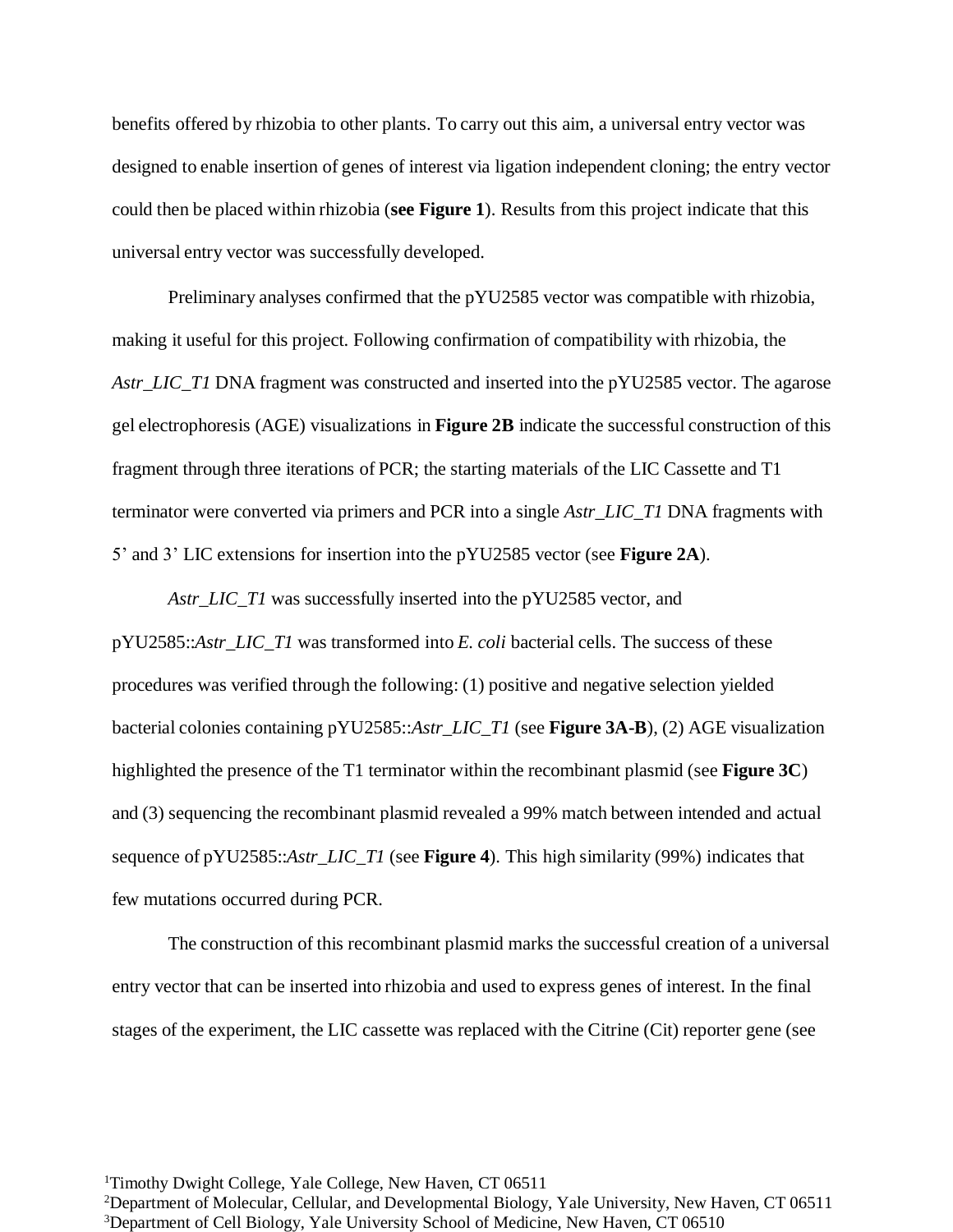**Figure 5A**). The band visualized in **Figure 5B-2** reveals that this replacement was successful, a verification of the plasmid's capacity to interchange genes via ligation independent cloning.

## *Limitations and Future Directions*

The project had no unexpected results, but there are several limitations that must be considered. First, although sequencing analysis reported a 99% match between the intended and actual gene sequence of the constructed recombinant plasmid, there was evidence of point mutations in several locations; these mutations were likely introduced during the PCR cycles run during this project. Although small in number and not found in any key regions in the plasmid, the mutations' potential impact on the functioning of the plasmid should be recognized.

Another significant limitation in this project is the uncertain viability and functionality of the plasmid and its components in different organisms—most importantly, in rhizobia. Anderson promoters have not been used previously in rhizobia, so their functionality and expression levels remain unknown. Even if Anderson promoters serve as effective promoters in rhizobia, their expression levels may be considerably different than expected. The same is true for the T1 terminator; although known to function well in *E. coli*, it has never been tested for compatibility with rhizobia. If one of the recombinant plasmid's components do not work within rhizobia, other options would need to be tested in its place.

The most salient future direction of this research is to use the pYU2585::*Astr\_LIC\_T1* recombinant plasmid to facilitate Multiplex Automated Genome Engineering. Multiplex Automated Genome Engineering, or MAGE, is a method of using oligonucleotides to generate many mutations across a genome. To make MAGE optimally efficient, a beta protein is needed to facilitate recombination. This protein—beta recombinase—increases efficiency from 1:100,000 recombination successes to 1:3 recombination successes [10]. *E. coli* lambda phages

<sup>1</sup>Timothy Dwight College, Yale College, New Haven, CT 06511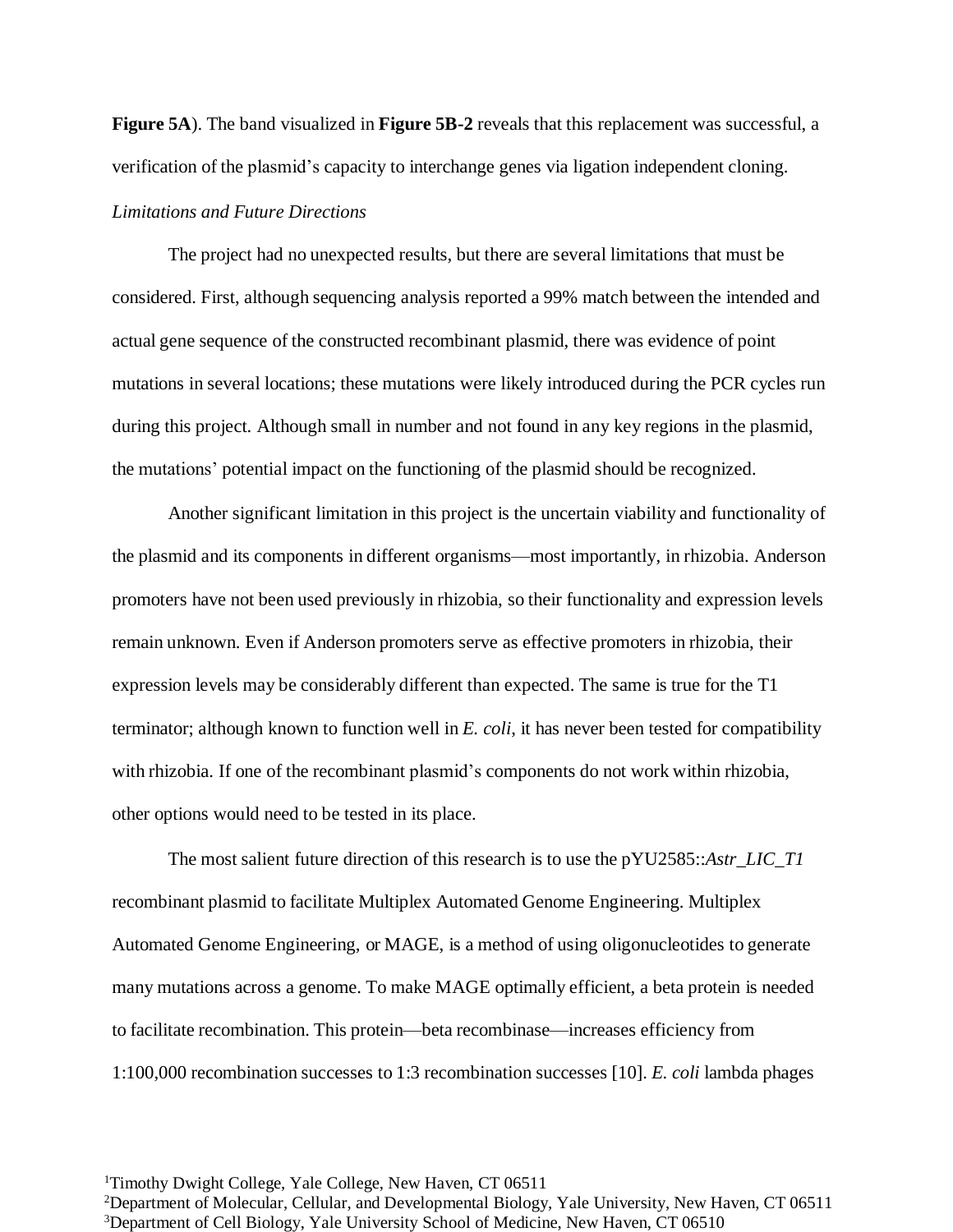create one variant of this beta protein, but different beta homologs to the protein must be evaluated to find one that is functional within rhizobia. This will require various homologs to be inserted into the pYU2585::*Astr\_LIC\_T1* entry vector and tested within rhizobia.

Before MAGE can be introduced to rhizobia, mismatch repair must be muted to prohibit polymerases from editing newly introduced mutations. This requires the silencing of the *MutS* gene, which is normally responsible for correcting genomic coding errors [11]. The exact homolog to the *MutS* gene has not been identified within rhizobia, but sequence comparisons between known *MutS* gene sequences and the rhizobium genome should aid in its identification. Once identified, it will be necessary to devise a method of muting this gene, potentially via processes like RNA interference [12].

Only after these aforementioned steps can MAGE be employed in rhizobia in attempt to create mutations that confer benefits to rhizobia and/or its symbionts. This could include mutations that facilitate the interaction of rhizobia with a wide variety of different plants (other than just legume plants); such would allow the rhizobia to provide these plants with fixed nitrogen [1], replacing the need for toxic urea fertilizers [2]. Beneficial mutations would also include those that that confer additional benefits to plant symbionts, such as pest and pathogen resistance [4]. This could provide a natural alternative to fertilizers and pesticides and could reduce overall environmental toxicity.

In summary, the pYU2585::*Astr\_LIC\_T1* entry vector was successfully created in this project and provides the opportunity to expand the host range of rhizobium to plants other than legumes. Its ligation independent cloning platform allows easy replacement of different genes of interest, and these different genes will be essential to rhizobia's successful relationship with legumes and (potentially) other plants.

<sup>1</sup>Timothy Dwight College, Yale College, New Haven, CT 06511 <sup>2</sup>Department of Molecular, Cellular, and Developmental Biology, Yale University, New Haven, CT 06511 <sup>3</sup>Department of Cell Biology, Yale University School of Medicine, New Haven, CT 06510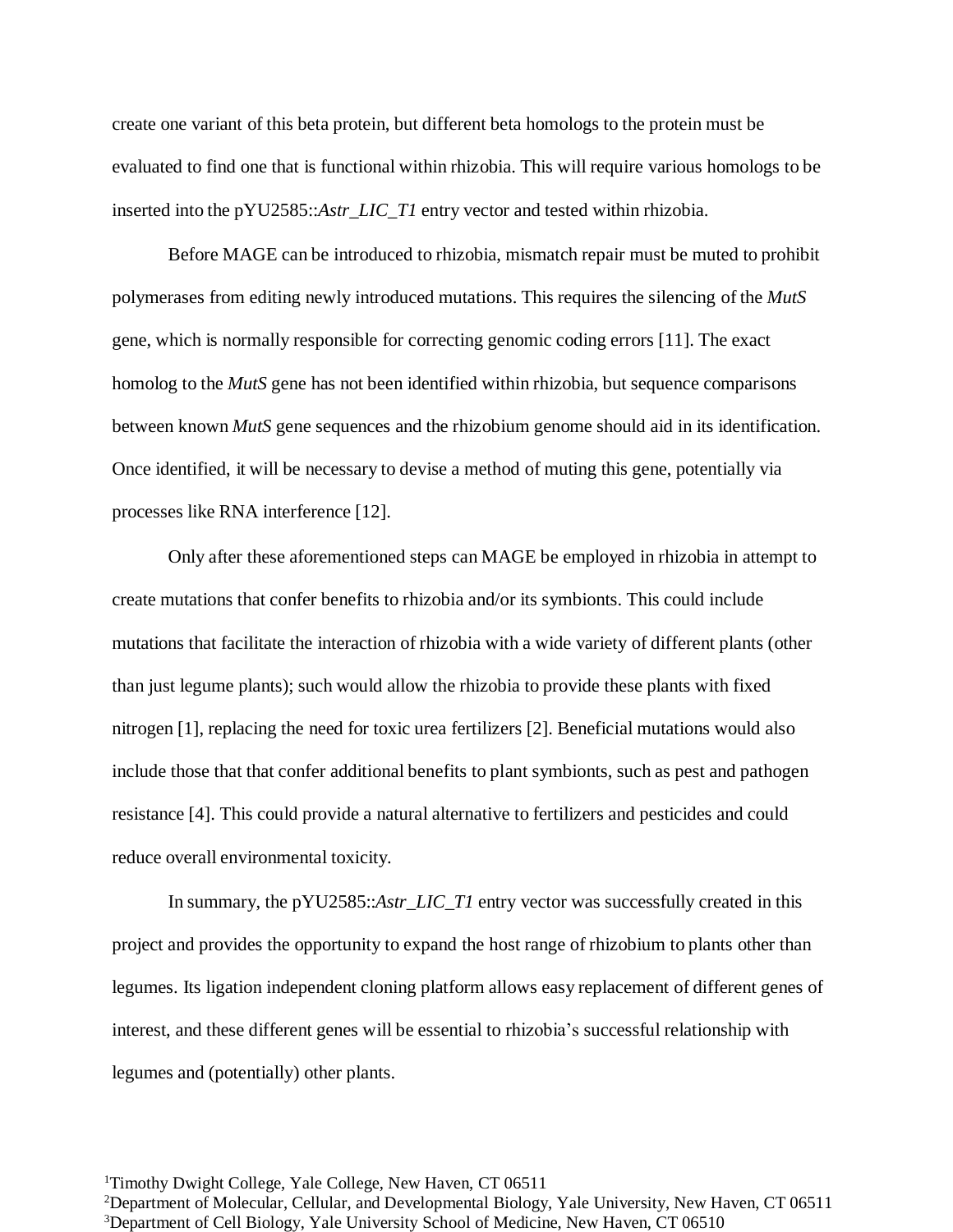## **References**

- 1. Lee, A. and A.M. Hirsch, *Signals and Responses: Choreographing the Complex Interaction between Legumes and alpha- and beta-Rhizobia.* Plant Signal Behav, 2006. **1**(4): p. 161-8.
- 2. Bremner, J.M., *Recent research on problems in the use of urea as a nitrogen fertilizer.* Fertilizer Research, 1995. **42**(1-3): p. 321-329.
- 3. Alivisatos, A.P., et al., *MICROBIOME. A unified initiative to harness Earth's microbiomes.* Science, 2015. **350**(6260): p. 507-8.
- 4. Gopalakrishnan, S., et al., *Plant growth promoting rhizobia: challenges and opportunities.* 3 Biotech, 2015. **5**(4): p. 355-377.
- 5. Teng, Y., et al., *Rhizobia and their bio-partners as novel drivers for functional remediation in contaminated soils.* Frontiers in Plant Science, 2015. **6**.
- 6. Dutta, S., A.K. Mishra, and B.S.D. Kumar, *Induction of systemic resistance against fusarial wilt in pigeon pea through interaction of plant growth promoting rhizobacteria and rhizobia.* Soil Biology & Biochemistry, 2008. **40**(2): p. 452-461.
- 7. Kumar, H., R.C. Dubey, and D.K. Maheshwari, *Effect of plant growth promoting rhizobia on seed germination, growth promotion and suppression of Fusarium wilt of fenugreek (Trigonella foenum-graecum L.).* Crop Protection, 2011. **30**(11): p. 1396-1403.
- 8. Yuttavanichakul, W., et al., *Incorporation of peanut rhizobia with plant growth promoting rhizobacteria as biocontroller effectively against the seed borne fungi, Aspergillus niger.* Phytopathology, 2011. **101**(6): p. S200-S200.
- 9. Li, C. and R.M. Evans, *Ligation independent cloning irrespective of restriction site compatibility.* Nucleic Acids Res, 1997. **25**(20): p. 4165-6.

<sup>&</sup>lt;sup>1</sup>Timothy Dwight College, Yale College, New Haven, CT 06511

<sup>&</sup>lt;sup>2</sup>Department of Molecular, Cellular, and Developmental Biology, Yale University, New Haven, CT 06511 <sup>3</sup>Department of Cell Biology, Yale University School of Medicine, New Haven, CT 06510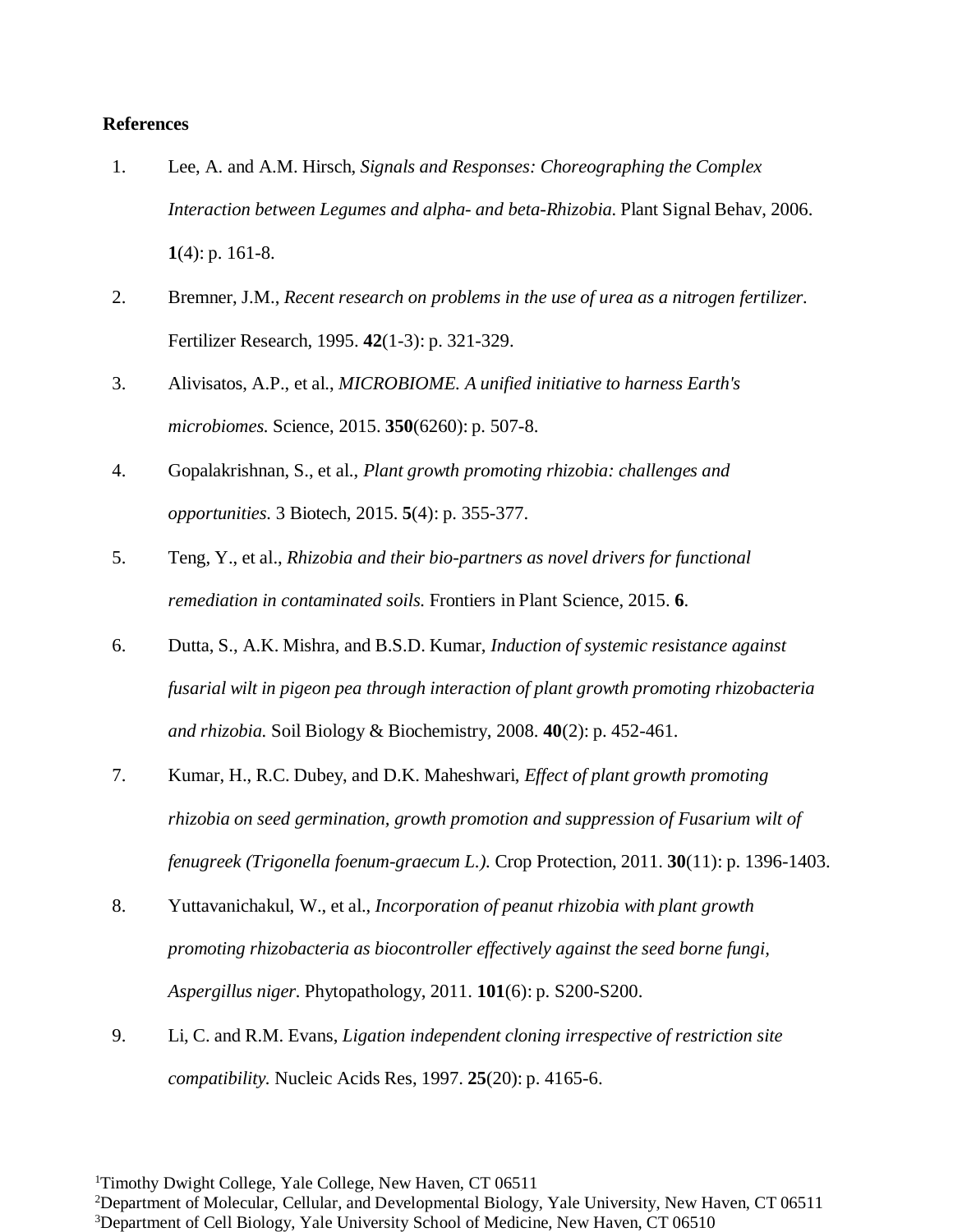- 10. Wang, H. H. et al. *Programming cells by multiplex genome engineering and accelerate evolution*. Nature, 2009. **460**: p. 894–898.
- 11. Singh, V. & Braddick, D. *Recent advances and versatility of MAGE towards industrial applications*. Syst Synth Biol, 2015. **9**: p. 1–9.
- 12. Dykxhoorn, D. M., Novina, C. D. & Sharp, P. A. *Killing the messenger: short RNAs that silence gene expression*. Nat Rev Mol Cell Biol, 2003. **4**: p. 457–467.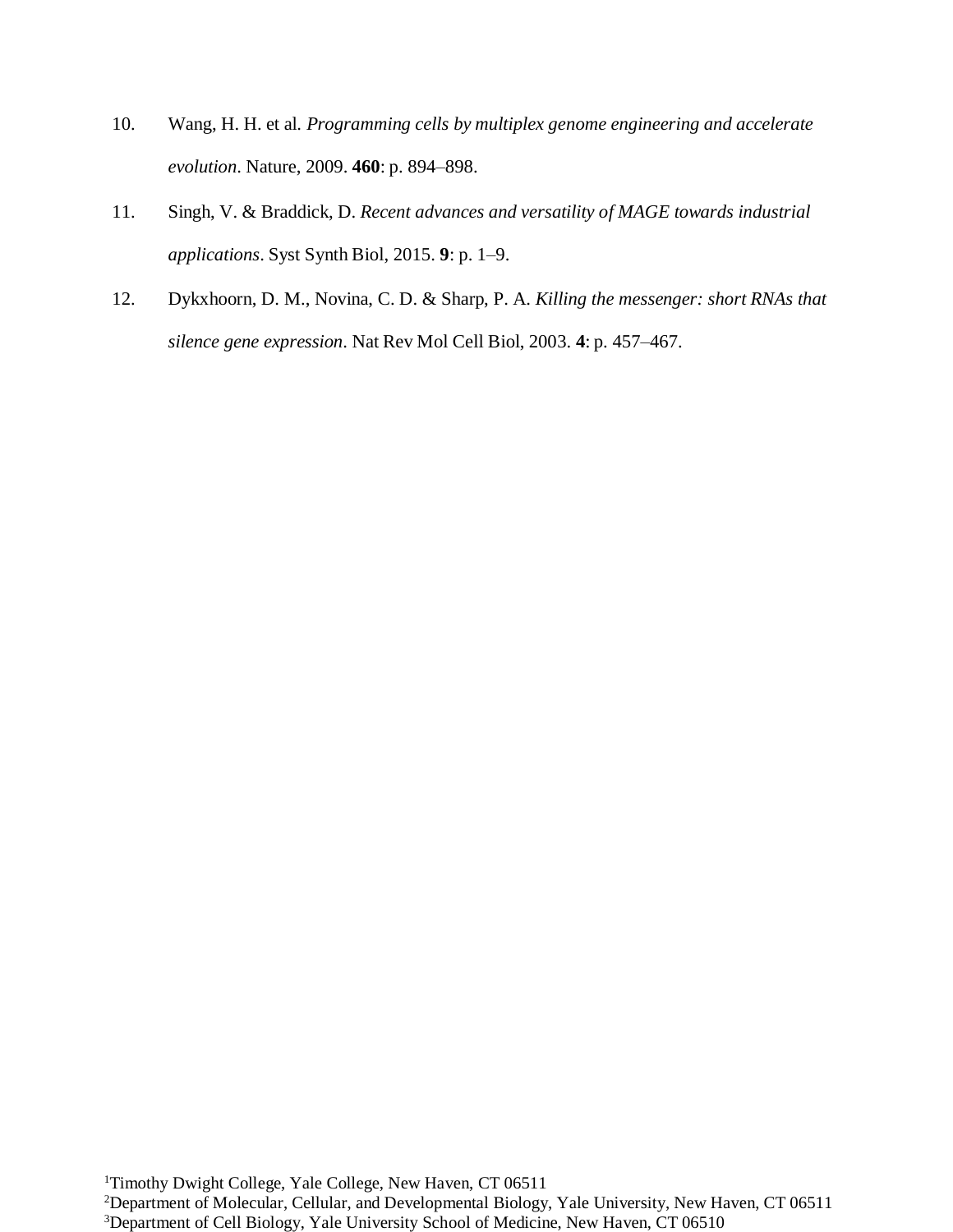# **Tables and Figures**

# **Table-1**

DNA sequences for primers used during PCR reactions.

| <b>Primer</b><br><b>Name</b> | <b>Sequence</b>                                              |
|------------------------------|--------------------------------------------------------------|
|                              |                                                              |
| P <sub>5264</sub>            | TTGACGGCTAGCTCAGTCCTAGGTACAGTGCTAGCAGGATACTTCCAATCCATGGAGACC |
| P <sub>5267</sub>            | TCCCCCATCAAGCTTTATCCACCTTTACTGGAGACCG                        |
| P <sub>5268</sub>            | CAGTAAAGGTGGATAAAGCTTGATGGGGGATCC                            |
| P <sub>5269</sub>            | CCTGCGTTATCCCCTGATT                                          |
| P <sub>5270</sub>            | TACTTCCAATCCTTGACGGCTAGCTCAGTCCTAGGTA                        |
| P <sub>5273</sub>            | TATCCACCTTTACTGCCTGCGTTATCCCCTGATT                           |
| P3743                        |                                                              |
|                              | TACTTCCAATCCATGGTGAGCAAGGGCGA                                |
| <b>GGAGCT</b>                |                                                              |
| P3745                        | TATCCACCTTTACTTCACTTGTACAGCTCGTCCATGC                        |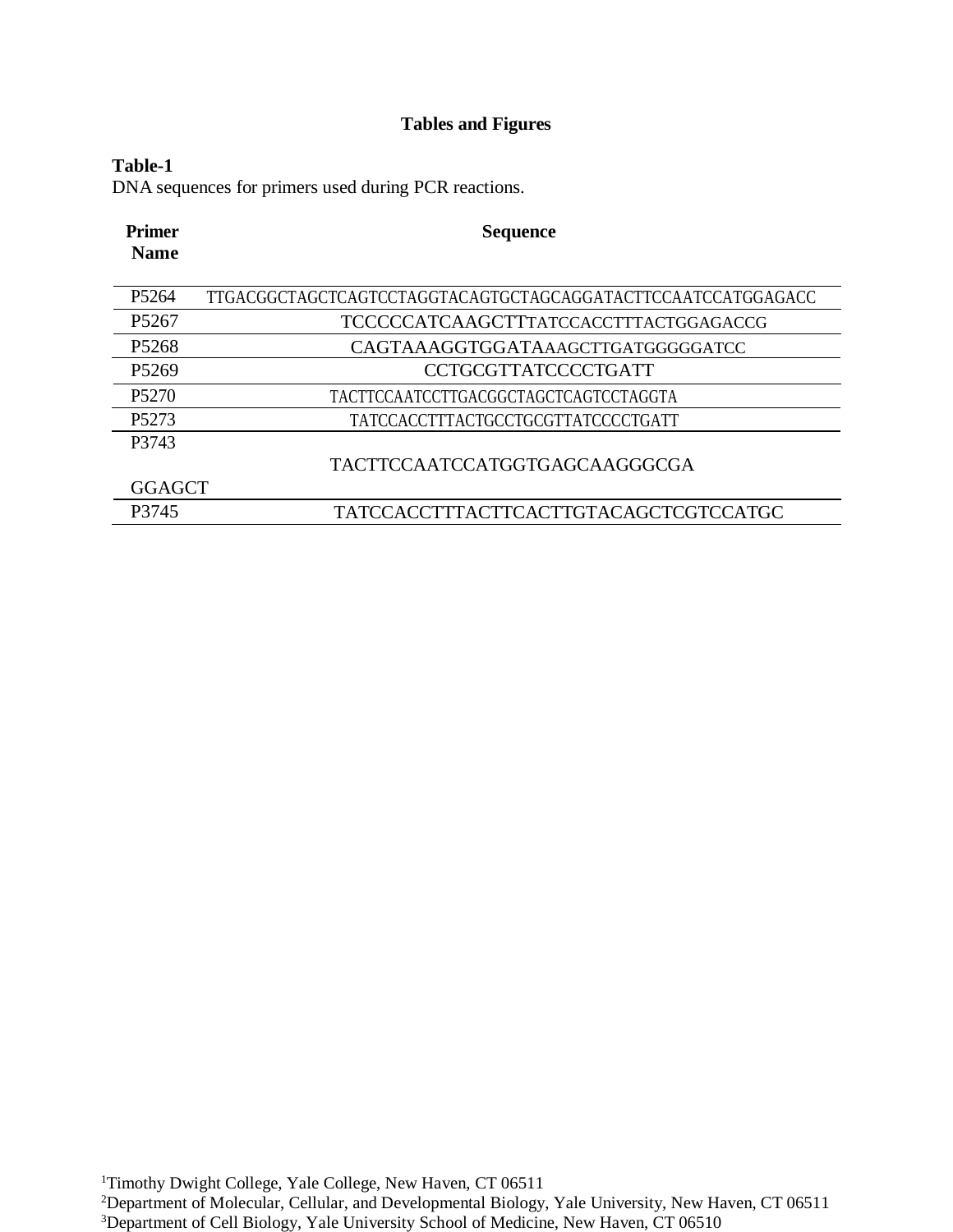

# **Figure-1. Designing a universal entry vector for rhizobia.**

This figure broadly details the design process for the creation of the pYU2585::Astr\_LIC\_T1 universal entry vector.

<sup>1</sup>Timothy Dwight College, Yale College, New Haven, CT 06511 <sup>2</sup>Department of Molecular, Cellular, and Developmental Biology, Yale University, New Haven, CT 06511 <sup>3</sup>Department of Cell Biology, Yale University School of Medicine, New Haven, CT 06510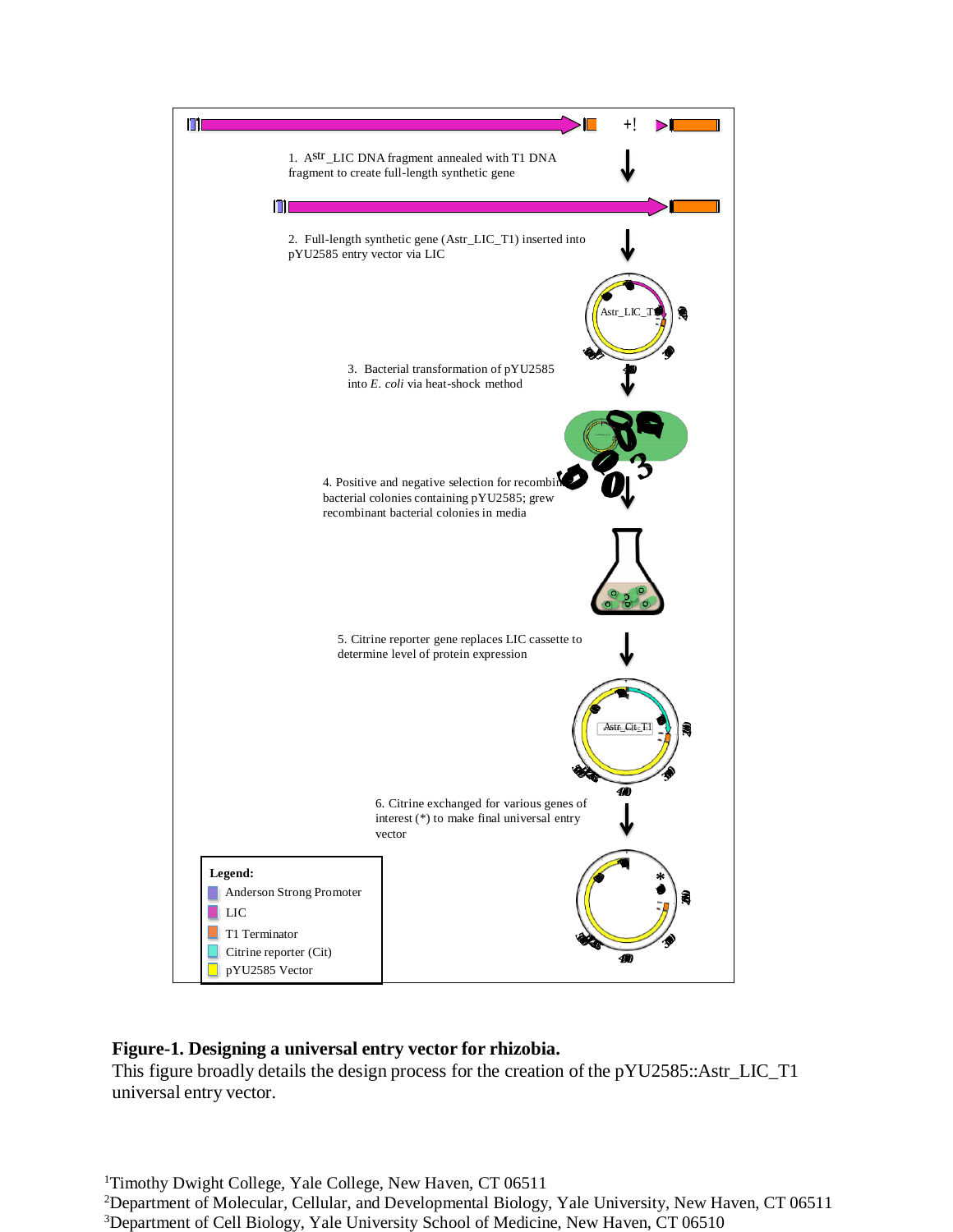

# **Figure-2. Creation of pYU2585::Astr\_LIC\_T1.**

**(A)** Details of the construction of the pYU2585::Astr\_LIC\_T1 recombinant plasmid. **(B)** A display of the gel electrophoresis images of the intermediary and final products of the process. All gels were run in 1% agarose with 1X Rapid Run Buffer. For Image 1, Lane 1=1kb PLUS DNA Ladder, 2=sample of interest, 3=control; Image 1 shows the successful construction of the Astr\_LIC DNA fragment, size=1994 bp. For Image 2, Lane 1=1kb PLUS DNA ladder, 2=sample of interest, 3=control; Image 2 shows the successful construction of the T1 terminator with LIC homology, size=240 bp. For Image 3, Lane 1=1kb PLUS DNA Ladder, Lane 2=control, Lane 3=sample of interest; Image 3 shows the successful construction of the Astr\_LIC\_T1 synthetic gene with annealed 3' and 5' LIC extensions, size=2246 bp.

**Note:** Image 2B-2 came from Yameli, MCDB 201L, Spring 2016.

<sup>1</sup>Timothy Dwight College, Yale College, New Haven, CT 06511

<sup>2</sup>Department of Molecular, Cellular, and Developmental Biology, Yale University, New Haven, CT 06511

<sup>3</sup>Department of Cell Biology, Yale University School of Medicine, New Haven, CT 06510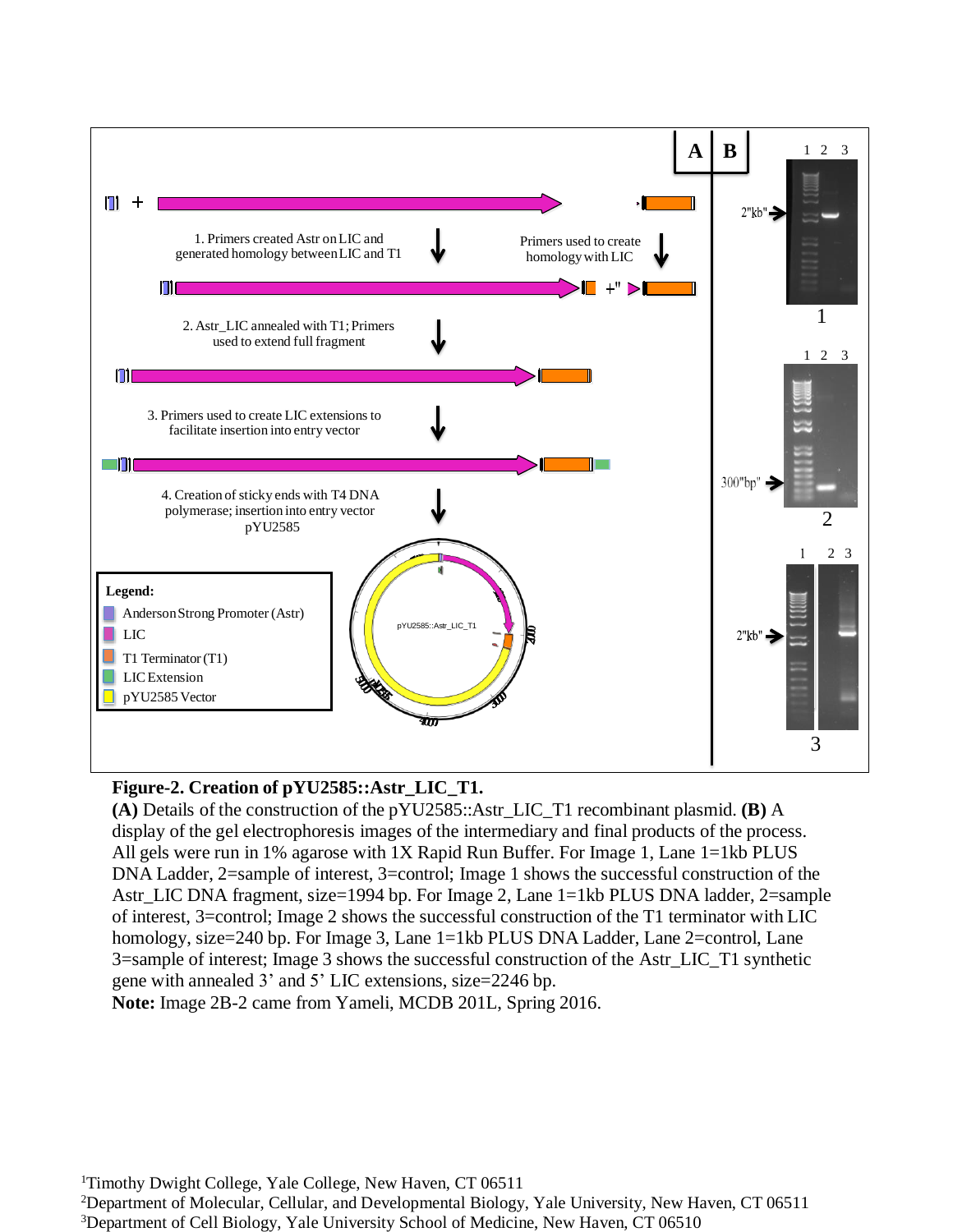

## **Figure-3. Selection of recombinant bacterial colonies with pYU2585::Astr\_LIC\_T1.**

**(A)** Positive selection for the recombinant *E. coli* colonies containing pYU2585::Astr\_LIC\_T1. Plate A contained 100 mg/L spectinomycin and facilitated positive selection; the pYU2585 vector contains a spectinomycin antibiotic resistance gene, so all bacterial colonies containing this vector of interest survived. **(B)** Negative selection for the recombinant *E. coli* colonies containing pYU2585::Astr\_LIC\_T1. Plate B contained 100 mg/L spectinomycin and 5% sucrose and facilitated negative selection; Astr\_LIC\_T1 contains the SacB gene within the LIC cassette, which produces lethal metabolites in the presence of sucrose. All bacterial colonies containing the Astr\_LIC\_T1 synthetic gene died. **(C)** The gel electrophoresis image shown above was run using 1% agarose gel and 1X Rapid Run Buffer. Lane 1=sample of interest, Lane 2=control, Lane 3=1kb PLUS DNA Ladder. The gel was run to detect the presence of the T1 terminator in the recombinant bacterial cells. T1 terminator size=240 bp, so the image verified that the T1 terminator was present in the selected bacterial cells.

<sup>&</sup>lt;sup>1</sup>Timothy Dwight College, Yale College, New Haven, CT 06511 <sup>2</sup>Department of Molecular, Cellular, and Developmental Biology, Yale University, New Haven, CT 06511 <sup>3</sup>Department of Cell Biology, Yale University School of Medicine, New Haven, CT 06510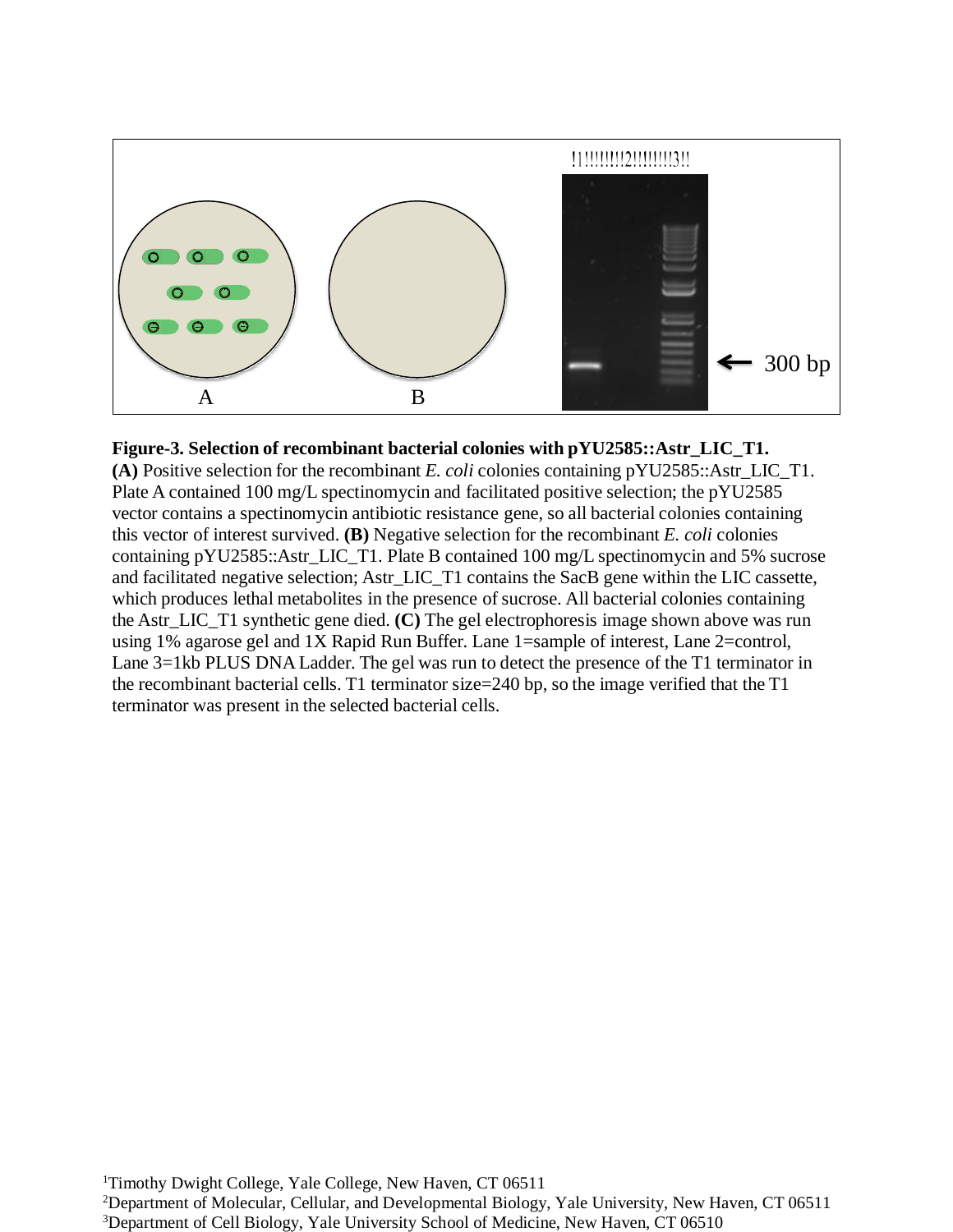

**Figure-4. DNA sequence for pYU2585::***Astr\_LIC\_T1***.** The image above shows 5 labelled key regions of the sequence: LIC 5' and 3' Extensions, Anderson strong promoter, T1 Terminator, and BSA restriction sites. Through DNA sequencing, these regions were found to align completely (100%) with the reference sequence. Capitalized letters in the sequence represent DNAsequences homologous to the pYU2585 entry vector; this homology facilitates insertion into the vector.